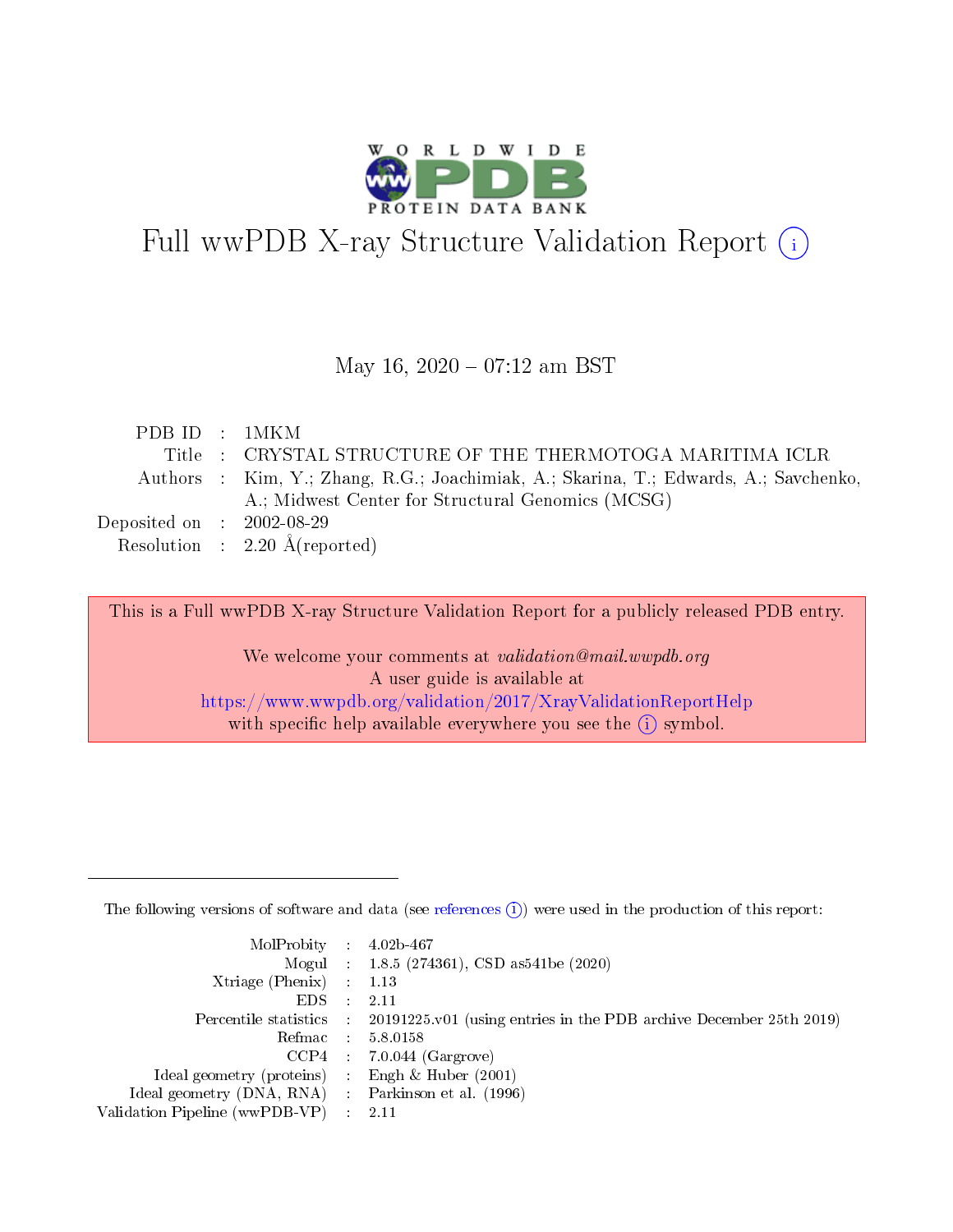## 1 [O](https://www.wwpdb.org/validation/2017/XrayValidationReportHelp#overall_quality)verall quality at a glance  $(i)$

The following experimental techniques were used to determine the structure: X-RAY DIFFRACTION

The reported resolution of this entry is 2.20 Å.

Percentile scores (ranging between 0-100) for global validation metrics of the entry are shown in the following graphic. The table shows the number of entries on which the scores are based.



| Metric                | Whole archive        | Similar resolution                                                     |
|-----------------------|----------------------|------------------------------------------------------------------------|
|                       | $(\#\text{Entries})$ | $(\#\text{Entries},\,\text{resolution}\,\,\text{range}(\textup{\AA}))$ |
| $R_{free}$            | 130704               | $4898(2.20-2.20)$                                                      |
| Clashscore            | 141614               | $5594(2.20-2.20)$                                                      |
| Ramachandran outliers | 138981               | $5503(2.20-2.20)$                                                      |
| Sidechain outliers    | 138945               | $5504(2.20-2.20)$                                                      |
| RSRZ outliers         | 127900               | $4800(2.20-2.20)$                                                      |

The table below summarises the geometric issues observed across the polymeric chains and their fit to the electron density. The red, orange, yellow and green segments on the lower bar indicate the fraction of residues that contain outliers for  $>=3, 2, 1$  and 0 types of geometric quality criteria respectively. A grey segment represents the fraction of residues that are not modelled. The numeric value for each fraction is indicated below the corresponding segment, with a dot representing fractions  $\epsilon=5\%$  The upper red bar (where present) indicates the fraction of residues that have poor fit to the electron density. The numeric value is given above the bar.

| Mol | Chain | $\vert$ Length | Quality of chain |     |                       |  |  |
|-----|-------|----------------|------------------|-----|-----------------------|--|--|
|     |       | 249            | 2%<br>54%        | 41% | $\bullet\quad\bullet$ |  |  |
|     |       | 249            | 4%<br>45%        | 49% | 5%                    |  |  |

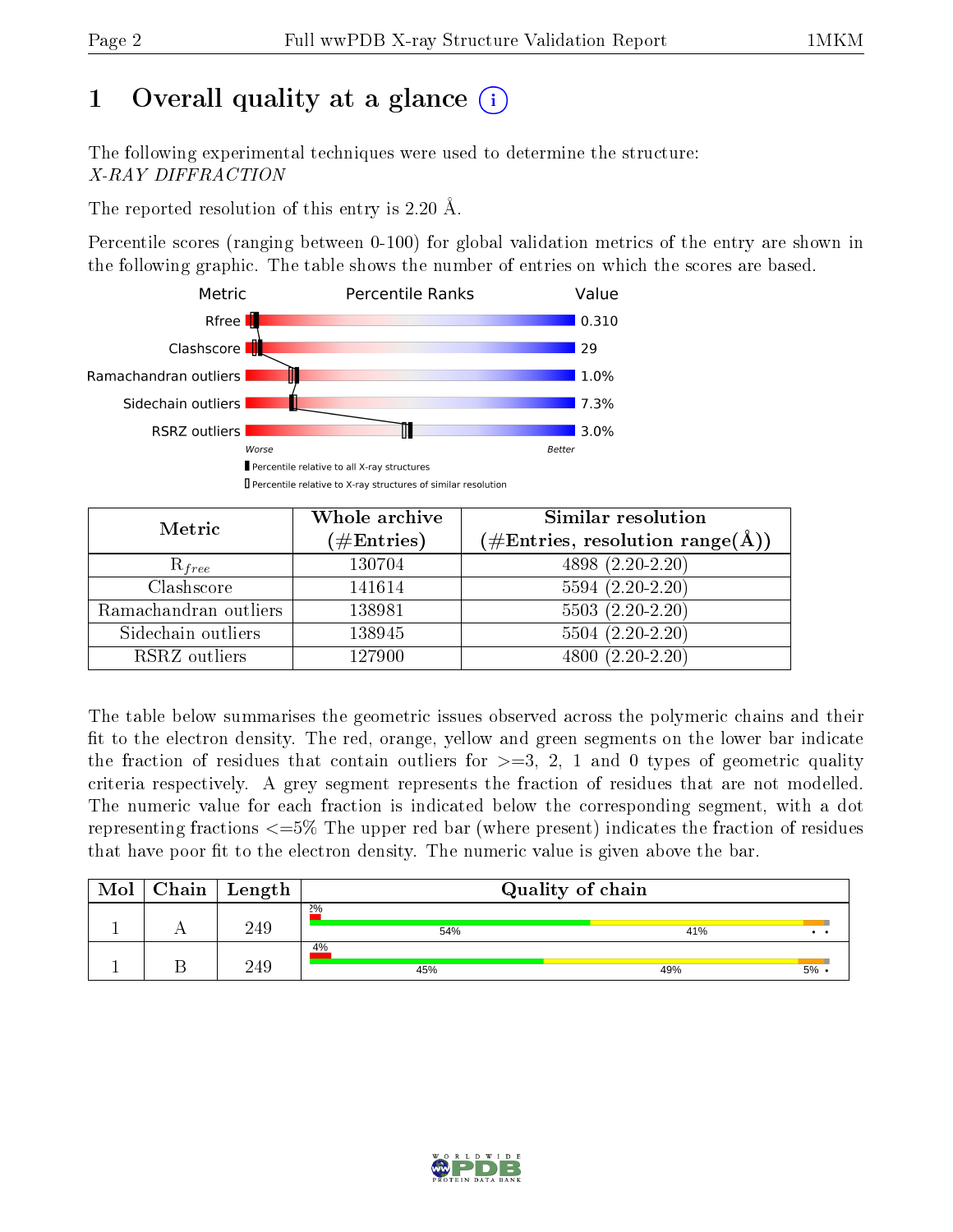## 2 Entry composition (i)

There are 4 unique types of molecules in this entry. The entry contains 4084 atoms, of which 0 are hydrogens and 0 are deuteriums.

In the tables below, the ZeroOcc column contains the number of atoms modelled with zero occupancy, the AltConf column contains the number of residues with at least one atom in alternate conformation and the Trace column contains the number of residues modelled with at most 2 atoms.

Molecule 1 is a protein called IclR transcriptional regulator.

| Mol |  | $\vert$ Chain $\vert$ Residues | Atoms          |           |  |  | $\text{ZeroOcc} \mid \text{AltConf} \mid \text{Trace}$ |  |  |
|-----|--|--------------------------------|----------------|-----------|--|--|--------------------------------------------------------|--|--|
|     |  | 246                            |                | Total C N |  |  |                                                        |  |  |
|     |  | 1979                           | 1271 332 368 8 |           |  |  |                                                        |  |  |
|     |  | 247                            |                | Total C   |  |  |                                                        |  |  |
|     |  | 1989.                          | 1277 335 369 8 |           |  |  |                                                        |  |  |

There are 6 discrepancies between the modelled and reference sequences:

| Chain |      | Residue   Modelled   Actual | Comment                                     | Reference |
|-------|------|-----------------------------|---------------------------------------------|-----------|
|       | $-2$ | GLY -                       | CLONING ARTIFACT UNP Q9WXS0                 |           |
|       | $-1$ | SER                         | $\vert$ CLONING ARTIFACT $\vert$ UNP Q9WXS0 |           |
|       |      | <b>HIS</b>                  | <b>CLONING ARTIFACT UNP Q9WXS0</b>          |           |
| B     | $-2$ | GLY                         | CLONING ARTIFACT UNP Q9WXS0                 |           |
| B     | $-1$ | SER.                        | CLONING ARTIFACT   UNP Q9WXS0               |           |
|       |      | HIS.                        | CLONING ARTIFACT UNP Q9WXS0                 |           |

• Molecule 2 is ZINC ION (three-letter code: ZN) (formula: Zn).

|  | $Mol$   Chain   Residues | Atoms    | $ZeroOcc \   \ AltConf$ |
|--|--------------------------|----------|-------------------------|
|  |                          | Total Zn |                         |
|  |                          | Total Zn |                         |

• Molecule 3 is FORMIC ACID (three-letter code: FMT) (formula:  $CH<sub>2</sub>O<sub>2</sub>$ ).

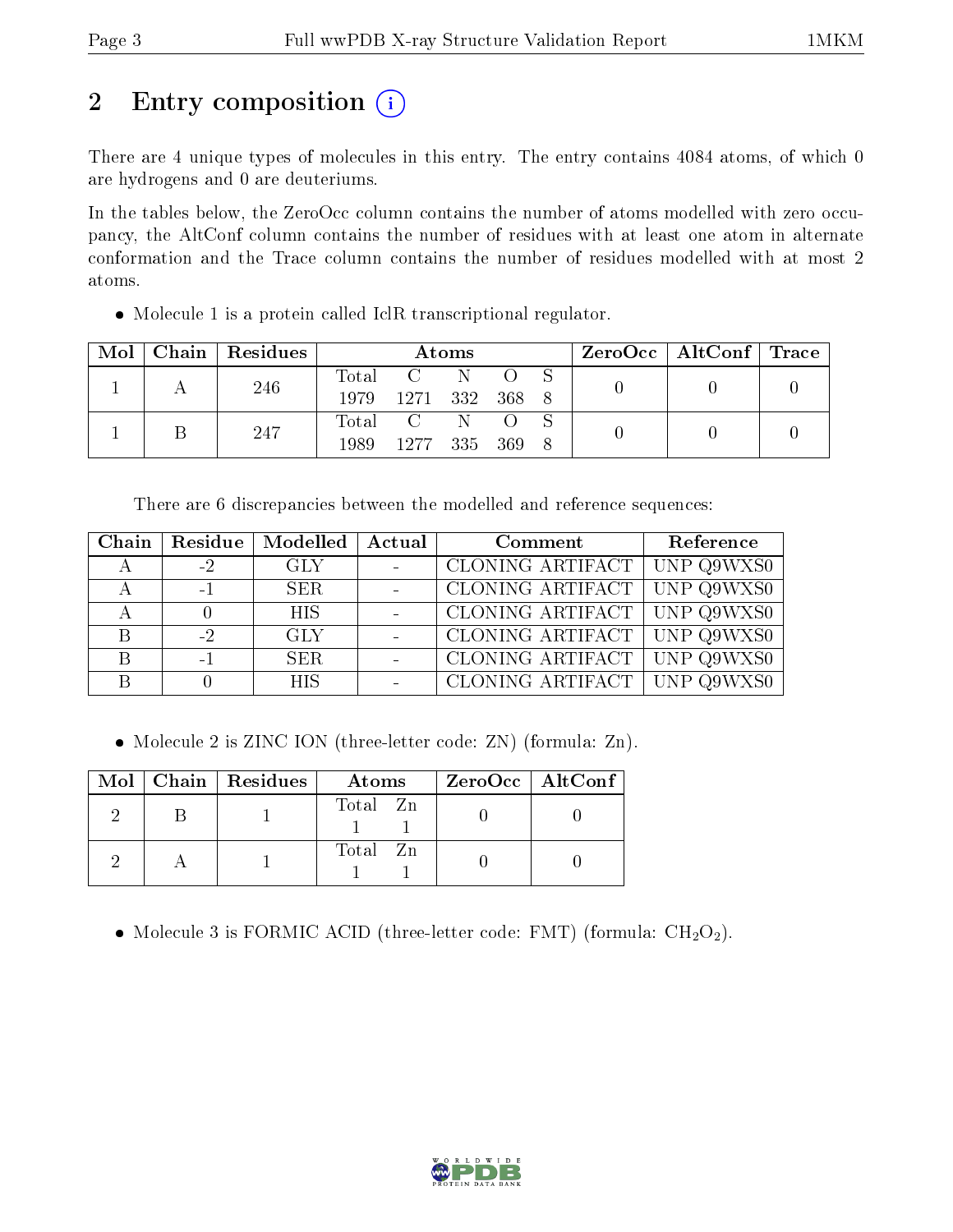

|  | $\text{Mol}$   Chain   Residues | Atoms   |  |  | ZeroOcc   AltConf |  |
|--|---------------------------------|---------|--|--|-------------------|--|
|  |                                 | Total C |  |  |                   |  |

 $\bullet\,$  Molecule 4 is water.

|  | Mol   Chain   Residues | Atoms               | $ZeroOcc \   \$ AltConf |
|--|------------------------|---------------------|-------------------------|
|  |                        | Total O<br>61<br>61 |                         |
|  |                        | Total<br>50<br>50   |                         |

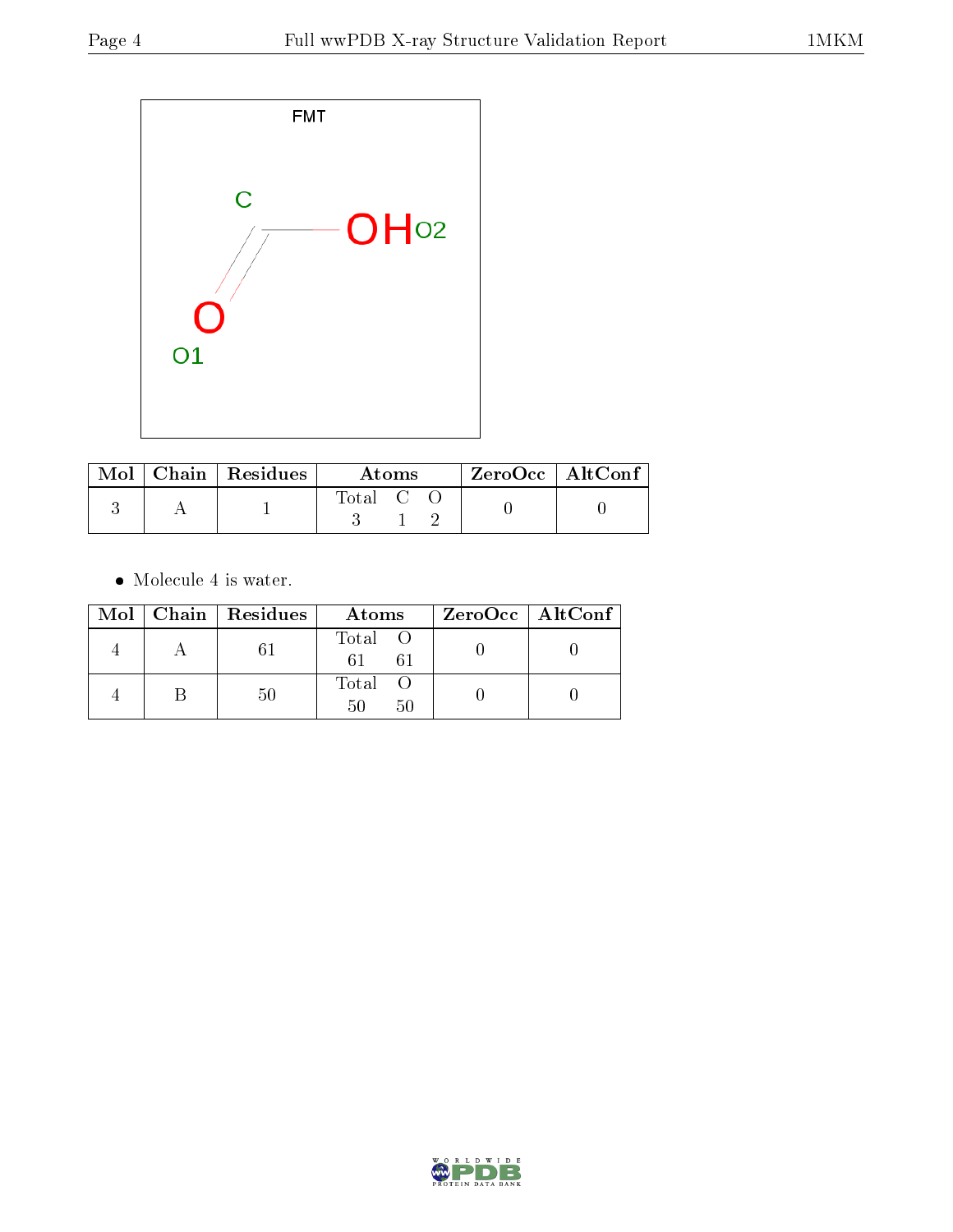## 3 Residue-property plots  $(i)$

These plots are drawn for all protein, RNA and DNA chains in the entry. The first graphic for a chain summarises the proportions of the various outlier classes displayed in the second graphic. The second graphic shows the sequence view annotated by issues in geometry and electron density. Residues are color-coded according to the number of geometric quality criteria for which they contain at least one outlier: green  $= 0$ , yellow  $= 1$ , orange  $= 2$  and red  $= 3$  or more. A red dot above a residue indicates a poor fit to the electron density (RSRZ  $> 2$ ). Stretches of 2 or more consecutive residues without any outlier are shown as a green connector. Residues present in the sample, but not in the model, are shown in grey.



• Molecule 1: IclR transcriptional regulator

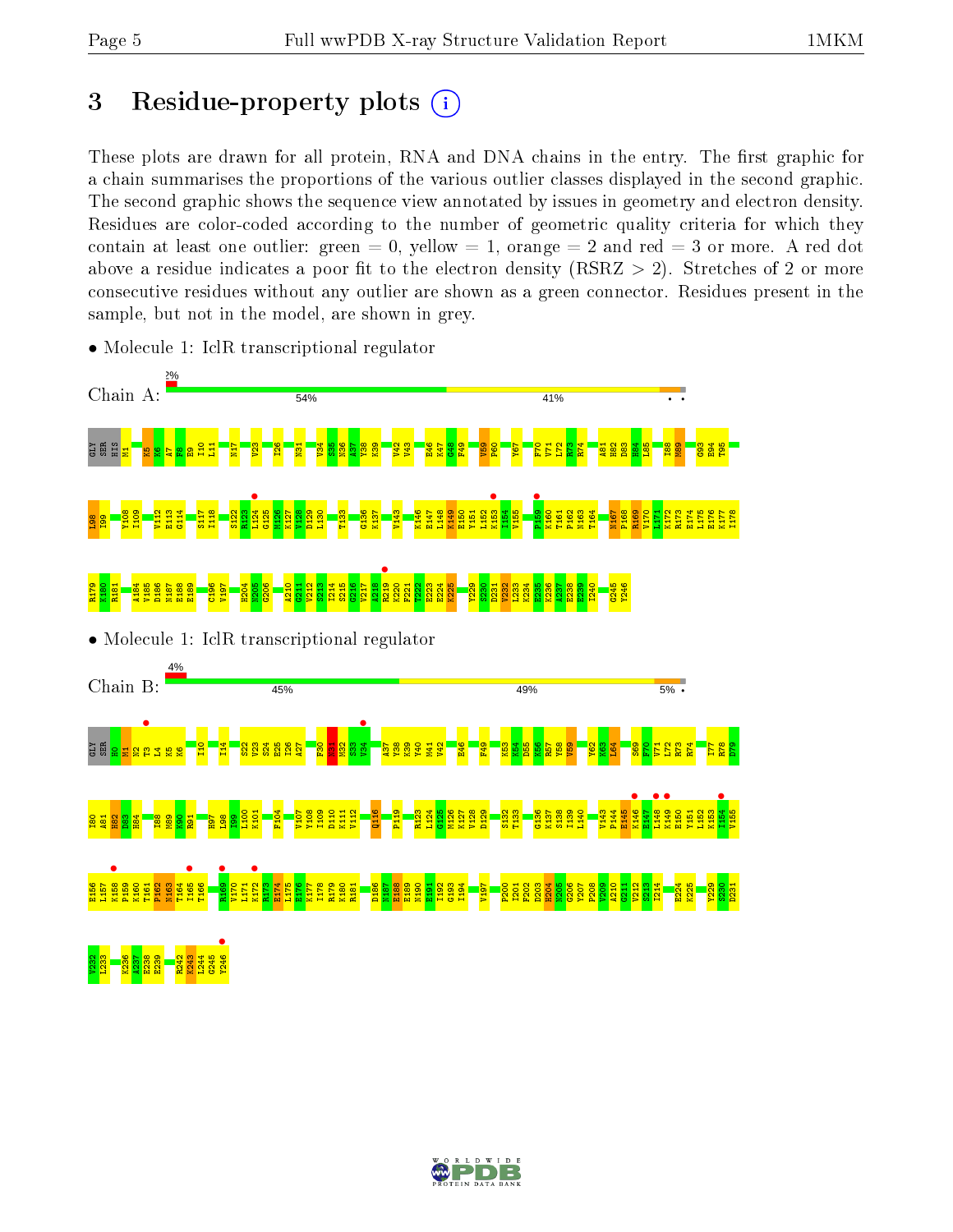## 4 Data and refinement statistics  $(i)$

| Property                                                   | Value                                             | Source     |
|------------------------------------------------------------|---------------------------------------------------|------------|
| Space group                                                | C121                                              | Depositor  |
| Cell constants                                             | $115.23\text{\AA}$<br>$61.08\text{\AA}$<br>95.91Å | Depositor  |
| a, b, c, $\alpha$ , $\beta$ , $\gamma$                     | $110.51^{\circ}$ 90.00°<br>$90.00^\circ$          |            |
| Resolution $(A)$                                           | 31.24<br>2.20<br>$\frac{1}{2}$                    | Depositor  |
|                                                            | $-2.20$<br>31.23                                  | <b>EDS</b> |
| $\%$ Data completeness                                     | $69.7(31.24-2.20)$                                | Depositor  |
| (in resolution range)                                      | $80.6$ $(31.23 - 2.20)$                           | <b>EDS</b> |
| $R_{merge}$                                                | 0.06                                              | Depositor  |
| $\mathrm{R}_{sym}$                                         | 0.06                                              | Depositor  |
| $\langle I/\sigma(I) \rangle^{-1}$                         | 2.70 (at $2.20\text{\AA}$ )                       | Xtriage    |
| Refinement program                                         | $\overline{\text{CNS}}$                           | Depositor  |
|                                                            | 0.232<br>0.300<br>$\sim$                          | Depositor  |
| $R, R_{free}$                                              | 0.245<br>0.310<br>$\ddot{\phantom{a}}$            | DCC        |
| $R_{free}$ test set                                        | 2753 reflections $(9.98\%)$                       | wwPDB-VP   |
| Wilson B-factor $(A^2)$                                    | 39.9                                              | Xtriage    |
| Anisotropy                                                 | 0.577                                             | Xtriage    |
| Bulk solvent $k_{sol}$ (e/Å <sup>3</sup> ), $B_{sol}(A^2)$ | 0.35, 62.3                                        | <b>EDS</b> |
| L-test for $\mathrm{twinning}^2$                           | $< L >$ = 0.49, $< L2$ = 0.32                     | Xtriage    |
| Estimated twinning fraction                                | No twinning to report.                            | Xtriage    |
| $\overline{F_o}, \overline{F_c}$ correlation               | 0.93                                              | <b>EDS</b> |
| Total number of atoms                                      | 4084                                              | wwPDB-VP   |
| Average B, all atoms $(A^2)$                               | 65.0                                              | wwPDB-VP   |

Xtriage's analysis on translational NCS is as follows: The largest off-origin peak in the Patterson function is  $4.85\%$  of the height of the origin peak. No significant pseudotranslation is detected.

<sup>&</sup>lt;sup>2</sup>Theoretical values of  $\langle |L| \rangle$ ,  $\langle L^2 \rangle$  for acentric reflections are 0.5, 0.333 respectively for untwinned datasets, and 0.375, 0.2 for perfectly twinned datasets.



<span id="page-5-1"></span><span id="page-5-0"></span><sup>1</sup> Intensities estimated from amplitudes.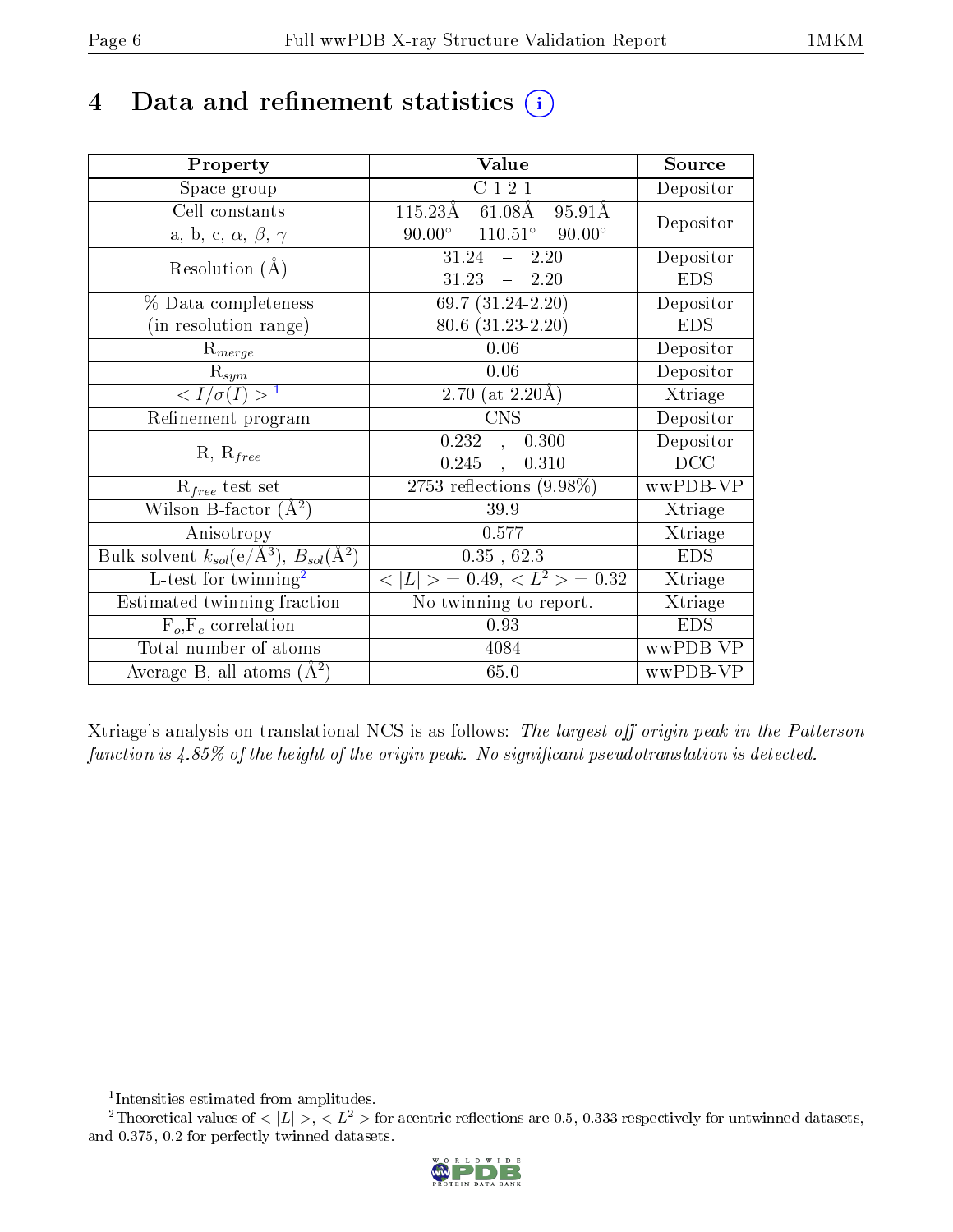## 5 Model quality  $(i)$

### 5.1 Standard geometry  $(i)$

Bond lengths and bond angles in the following residue types are not validated in this section: ZN, FMT

The Z score for a bond length (or angle) is the number of standard deviations the observed value is removed from the expected value. A bond length (or angle) with  $|Z| > 5$  is considered an outlier worth inspection. RMSZ is the root-mean-square of all Z scores of the bond lengths (or angles).

| Mol | Chain |      | <b>Bond lengths</b> | Bond angles |             |  |
|-----|-------|------|---------------------|-------------|-------------|--|
|     |       | RMSZ | $\# Z  > 5$         | RMSZ        | $\ Z\  > 5$ |  |
|     |       | 0.39 | 0/2013              | 0.62        | 0/2701      |  |
|     | R     | 0.39 | 0/2024              | 0.60        | 0/2716      |  |
| AΠ  | АH    | 0.39 | 4037                | 0.61        | 5417        |  |

There are no bond length outliers.

There are no bond angle outliers.

There are no chirality outliers.

There are no planarity outliers.

#### $5.2$  Too-close contacts  $\overline{()}$

In the following table, the Non-H and H(model) columns list the number of non-hydrogen atoms and hydrogen atoms in the chain respectively. The H(added) column lists the number of hydrogen atoms added and optimized by MolProbity. The Clashes column lists the number of clashes within the asymmetric unit, whereas Symm-Clashes lists symmetry related clashes.

| Mol |   |      | Chain   Non-H   $H (model)$ | H(added) |     | $Clashes$   Symm-Clashes |
|-----|---|------|-----------------------------|----------|-----|--------------------------|
|     |   | 1979 |                             | 2044     | 112 |                          |
|     | В | 1989 |                             | 2051     | 129 |                          |
|     |   |      |                             |          |     |                          |
| 6)  | R |      |                             |          |     |                          |
| ົ   |   |      |                             |          |     |                          |
|     |   | 61   |                             |          |     |                          |
|     |   | 50   |                             |          |     |                          |
|     |   | 4084 |                             | 4096     | 232 |                          |

The all-atom clashscore is defined as the number of clashes found per 1000 atoms (including hydrogen atoms). The all-atom clashscore for this structure is 29.

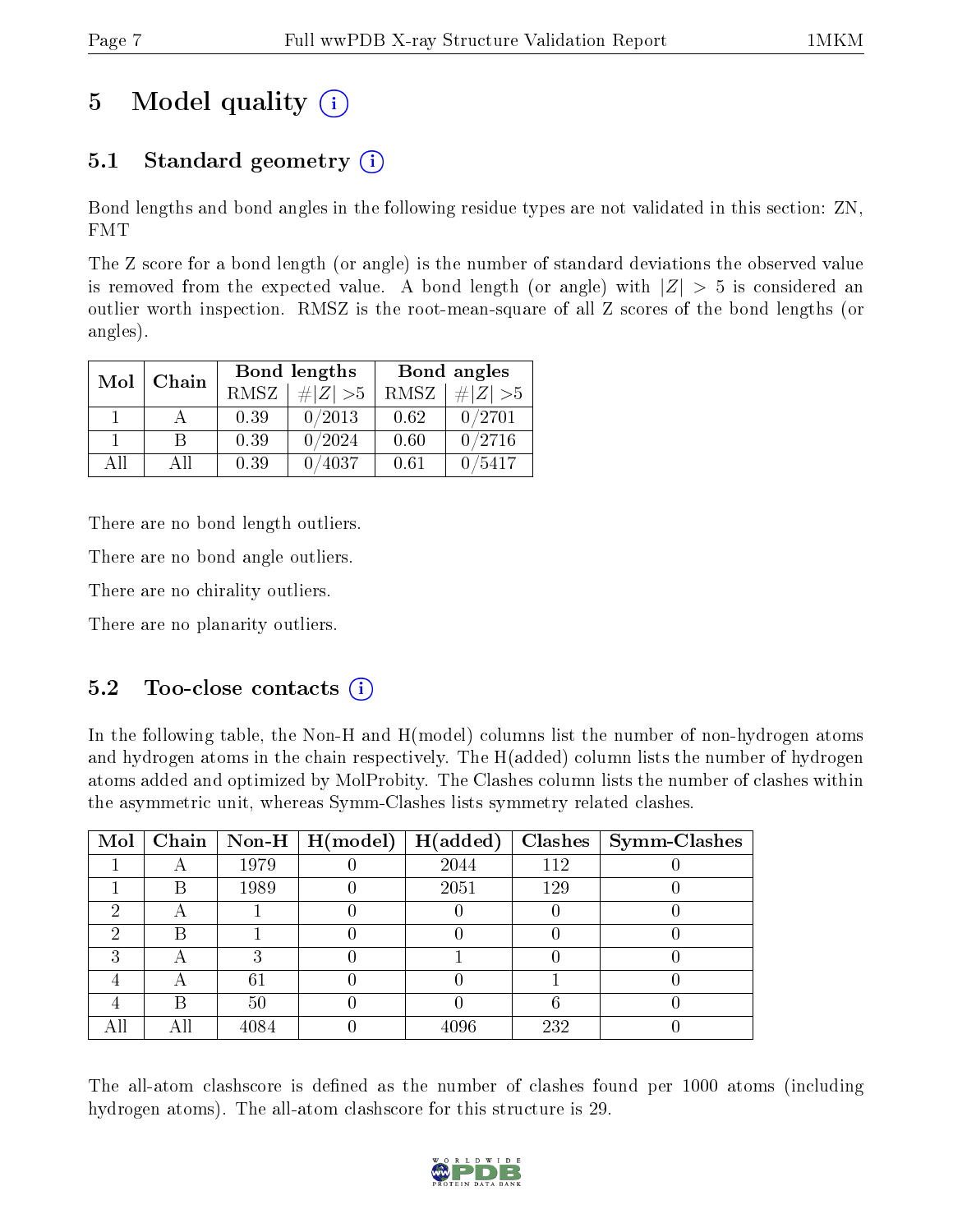|                     |                     | Interatomic    | Clash         |  |
|---------------------|---------------------|----------------|---------------|--|
| Atom-1              | Atom-2              | distance $(A)$ | overlap $(A)$ |  |
| 1:A:149:LYS:O       | 1: A: 153: LYS: HG2 | 1.67           | 0.92          |  |
| 1:A:169:ARG:HB3     | 1:A:169:ARG:HH11    | 1.34           | $0.90\,$      |  |
| 1:A:162:PRO:HD3     | 4:A:457:HOH:O       | 1.73           | 0.89          |  |
| 1:B:2:ASN:HD22      | 1: B: 5: LYS: NZ    | 1.71           | 0.88          |  |
| 1:B:188:GLU:HG2     | 1:B:192:ILE:HA      | 1.55           | 0.87          |  |
| 1:A:151:TYR:O       | 1:A:155:VAL:HG12    | 1.74           | 0.86          |  |
| 1: A:161:THR:HG22   | 1: A:164:THR:OG1    | 1.78           | 0.82          |  |
| 1:B:100:LEU:HB2     | 1:B:109:ILE:HD13    | 1.61           | 0.81          |  |
| 1:A:178:ILE:HD13    | 1:A:184:ALA:HB2     | 1.62           | 0.79          |  |
| 1:B:2:ASN:HD22      | 1:B:5:LYS:HZ3       | 1.31           | 0.79          |  |
| 1: A:214: ILE: HG13 | 1:A:233:LEU:HD21    | 1.64           | 0.78          |  |
| 1: A: 85: LEU: HD11 | 1: A:98:LEU:HB2     | 1.65           | 0.78          |  |
| 1:A:169:ARG:NH1     | 1:A:169:ARG:HB3     | 1.99           | 0.78          |  |
| 1:A:229:TYR:O       | 1:A:232:VAL:HG23    | 1.83           | 0.77          |  |
| 1:B:162:PRO:C       | 1:B:163:ASN:HD22    | 1.87           | 0.77          |  |
| 1:B:80:ILE:HD13     | 1:B:243:LYS:HB3     | 1.67           | 0.77          |  |
| 1:B:84:HIS:O        | 1:B:88:ILE:HG13     | 1.86           | 0.76          |  |
| 1:B:174:GLU:HA      | 1:B:177:LYS:HE3     | 1.69           | 0.75          |  |
| 1:A:95:THR:HG23     | 1:A:117:SER:HB2     | 1.70           | 0.73          |  |
| 1:B:163:ASN:HD22    | 1:B:163:ASN:N       | 1.86           | 0.73          |  |
| 1: A:124:LEU:HD23   | 1:A:125:GLY:N       | 2.04           | 0.73          |  |
| 1:B:119:PRO:HG2     | 1:B:194:ILE:CD1     | 2.18           | 0.73          |  |
| 1: A:161:THR:HG23   | 1: A: 163: ASN:H    | 1.55           | 0.71          |  |
| 1:B:152:LEU:HD12    | 1:B:152:LEU:H       | 1.54           | 0.71          |  |
| 1:B:151:TYR:CE1     | 1:B:155:VAL:HG21    | 2.26           | 0.70          |  |
| 1: A:148:LEU:HD11   | 1: A:172: LYS: HD3  | 1.71           | 0.70          |  |
| 1:B:84:HIS:HB3      | 1:B:236:LYS:HD2     | 1.73           | 0.70          |  |
| 1:A:170:VAL:HA      | 1:A:173:ARG:NH1     | 2.05           | 0.70          |  |
| 1:B:145:GLU:O       | 1:B:149:LYS:HG3     | 1.92           | 0.69          |  |
| 1:B:132:SER:O       | 1:B:190:ASN:HB2     | 1.92           | 0.69          |  |
| 1:B:170:VAL:O       | 1:B:174:GLU:HB2     | 1.92           | 0.68          |  |
| 1:B:145:GLU:CD      | 1:B:146:LYS:H       | 1.98           | 0.67          |  |
| 1:B:38:TYR:O        | 1:B:42:VAL:HG12     | 1.95           | 0.67          |  |
| 1:B:201:ILE:HB      | 1:B:210:ALA:HB3     | 1.77           | 0.67          |  |
| 1:B:133:THR:HG23    | 1:B:136:GLY:H       | 1.60           | 0.66          |  |
| 1:B:177:LYS:O       | 1:B:180:LYS:HB3     | 1.97           | 0.65          |  |
| 1:A:149:LYS:HG3     | 1: A: 150: GLU: N   | 2.11           | 0.65          |  |
| 1:A:118:ILE:HD11    | 1:A:220:LYS:NZ      | 2.12           | 0.64          |  |
| 1: A:108:TYR:CE1    | 1:A:122:SER:HB2     | 2.33           | 0.63          |  |
| 1: A:39: LYS: O     | 1:A:42:VAL:HG12     | 2.00           | 0.62          |  |

All (232) close contacts within the same asymmetric unit are listed below, sorted by their clash magnitude.

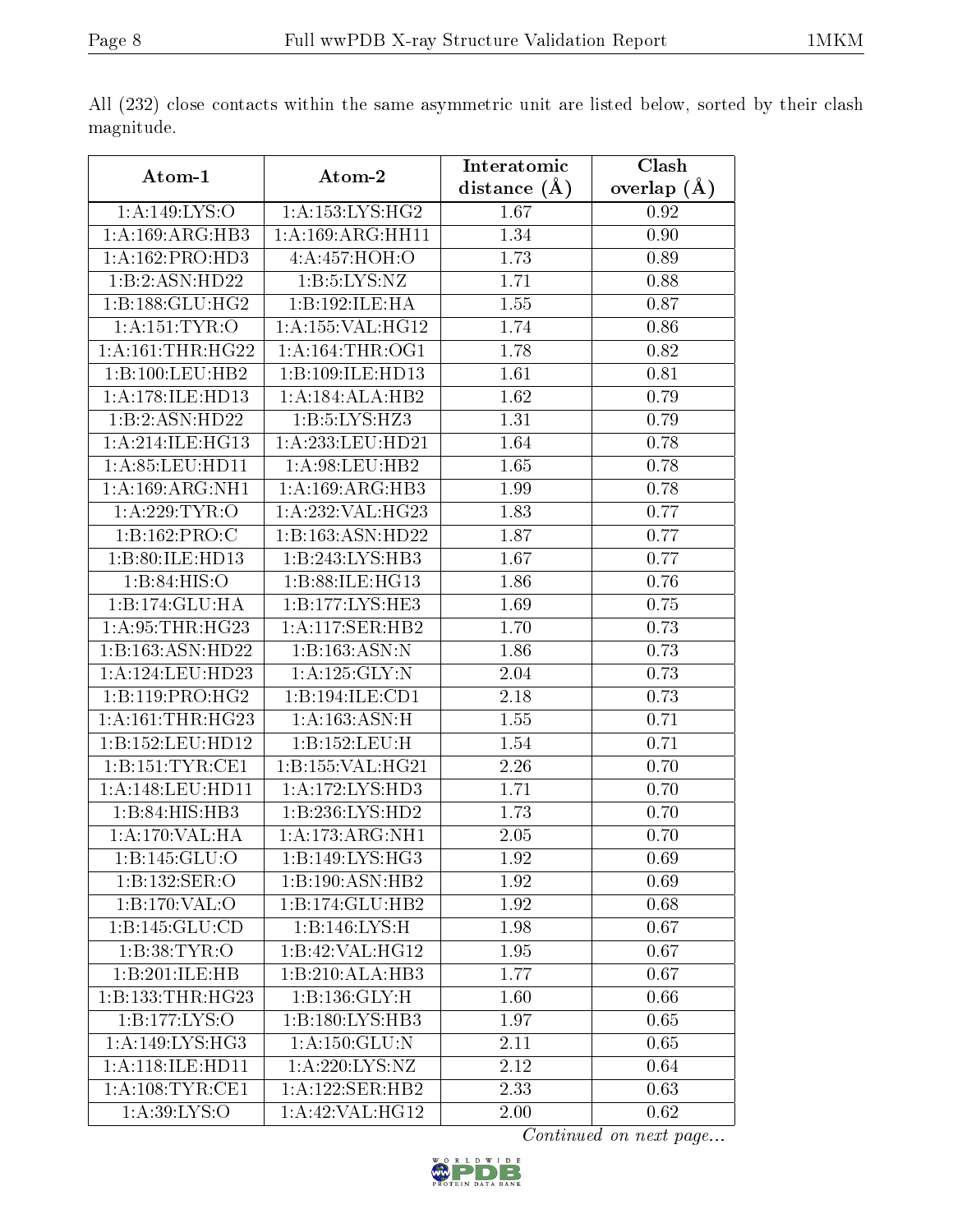| Continuou jiom protivus pugo |                             | Interatomic       | Clash           |
|------------------------------|-----------------------------|-------------------|-----------------|
| Atom-1                       | Atom-2                      | distance $(\AA)$  | overlap $(\AA)$ |
| 1:A:178:ILE:HD13             | 1:A:184:ALA:CB              | 2.30              | 0.62            |
| 1:B:203:ASP:HA               | 1:B:244:LEU:HB3             | 1.80              | 0.62            |
| 1: A: 146: LYS:O             | 1: A:149: LYS: HG3          | 2.00              | 0.61            |
| 1:B:171:LEU:O                | 1:B:175:LEU:HG              | 2.01              | 0.61            |
| 1: A: 5: LYS: NZ             | 1: A:5:LYS:HB3              | 2.16              | 0.61            |
| 1:B:138:SER:O                | 1:B:200:PRO:HG3             | 2.01              | 0.61            |
| 1:A:118:ILE:HD12             | 1:A:118:ILE:N               | 2.17              | 0.60            |
| 1:A:234:LYS:O                | 1:A:238:GLU:HG2             | 2.02              | 0.60            |
| 1:A:169:ARG:O                | 1:A:173:ARG:HG3             | 2.02              | 0.59            |
| 1:A:46:GLU:OE2               | 1: B: 5: LYS: HE3           | 2.02              | 0.59            |
| 1:B:145:GLU:CD               | 1:B:146:LYS:N               | 2.54              | 0.59            |
| 1:B:98:LEU:HD13              | 1:B:212:VAL:HG12            | $\overline{1.86}$ | 0.58            |
| 1:B:111:LYS:HD3              | 4:B:440:HOH:O               | 2.02              | 0.58            |
| 1:A:118:ILE:HD11             | 1: A:220: LYS: HZ1          | 1.69              | 0.58            |
| 1:A:49:PHE:CZ                | 1: A:67:TYR:HE2             | 2.21              | 0.58            |
| 1:B:26:ILE:HD12              | 1:B:41:MET:SD               | 2.45              | 0.57            |
| 1: B: 152: LEU: CD1          | 1:B:152:LEU:H               | 2.18              | 0.57            |
| 1:B:152:LEU:N                | 1:B:152:LEU:HD12            | 2.19              | 0.57            |
| 1:A:133:THR:HG23             | 1: A: 136: GLY: H           | 1.69              | 0.57            |
| 1:B:171:LEU:HD23             | 1:B:175:LEU:HG              | 1.86              | 0.57            |
| 1:A:43:VAL:O                 | 1:A:46:GLU:HB3              | 2.05              | 0.57            |
| 1:B:119:PRO:HG2              | 1:B:194:ILE:HD11            | 1.85              | 0.56            |
| $1:B:84:HIS:N\overline{E2}$  | 1:B:239:GLU:HG2             | 2.19              | 0.56            |
| 1:B:2:ASN:ND2                | 1: B: 5: LYS: NZ            | 2.49              | 0.56            |
| 1: A:88: ILE: HG12           | 1: A:236:LYS:HG3            | 1.87              | 0.56            |
| 1:A:169:ARG:CB               | 1: A: 169: ARG: HH11        | 2.15              | 0.56            |
| 1:B:23:VAL:HG23              | 1:B:24:SER:N                | 2.20              | 0.56            |
| 1:B:161:THR:O                | 1:B:163:ASN:N               | 2.38              | 0.55            |
| 1:A:161:THR:HG23             | 1: A: 163: ASN: N           | 2.20              | 0.55            |
| 1: A:89:MET:HE2              | 1: A:93: GLY: C             | 2.27              | 0.55            |
| 1: B:32:MET:HE1              | 1:B:37:ALA:HA               | 1.86              | 0.55            |
| 1: A:36: ASN:O               | 1:A:39:L <sub>Y</sub> S:HB2 | 2.07              | 0.55            |
| 1:B:163:ASN:ND2              | 1:B:163:ASN:N               | 2.54              | 0.55            |
| 1:A:59:VAL:HG22              | 1:B:74:ARG:NH1              | 2.22              | 0.55            |
| 1:B:3:THR:HG23               | 1:B:40:TYR:OH               | 2.07              | 0.55            |
| 1: A:5:LYS:O                 | 1: A:9: GLU: HB2            | 2.06              | 0.55            |
| 1:B:139:ILE:HG23             | 1:B:208:PRO:HB2             | 1.90              | 0.54            |
| 1:B:207:TYR:CD1              | 1:B:208:PRO:HD2             | 2.41              | 0.54            |
| 1:A:129:ASP:O                | 1: A: 133: THR: HG22        | 2.07              | 0.54            |
| 1:B:104:PHE:CE2              | 1:B:151:TYR:HA              | 2.43              | 0.54            |
| 1:A:17:ASN:O                 | $1:B:74:ARG:\overline{NH2}$ | 2.39              | 0.54            |

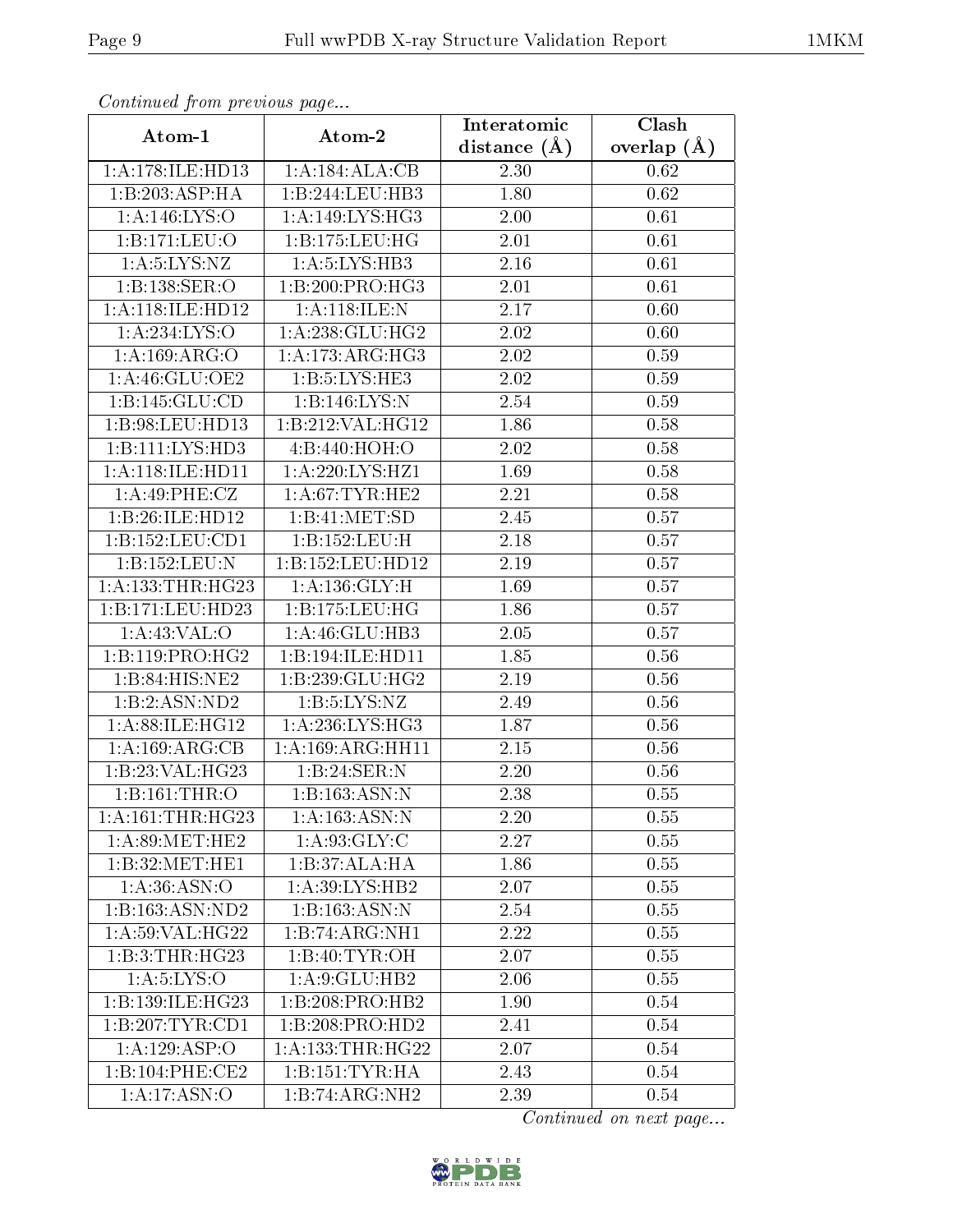| Continuea from previous page |                             | Interatomic    | Clash           |
|------------------------------|-----------------------------|----------------|-----------------|
| Atom-1                       | Atom-2                      | distance $(A)$ | overlap $(\AA)$ |
| 1:B:140:LEU:O                | 1:B:175:LEU:HD13            | 2.07           | 0.54            |
| 1:B:166:THR:HG22             | 1:B:166:THR:O               | 2.08           | 0.54            |
| 1:B:201:ILE:HG22             | 1:B:244:LEU:HD22            | 1.89           | 0.54            |
| 1:B:186:ASP:OD1              | 1:B:189:GLU:N               | 2.39           | 0.53            |
| 1:A:1:MET:HG2                | 1: A:1: MET:O               | 2.08           | 0.53            |
| 1: A:98: LEU: HD13           | 1:A:109:ILE:CD1             | 2.39           | 0.53            |
| 1:B:156:GLU:HG2              | 1:B:157:LEU:N               | 2.24           | 0.53            |
| 1:B:214:ILE:HD12             | 1:B:229:TYR:HB3             | 1.90           | 0.53            |
| 1: A:143: VAL:HG13           | 1:A:147:GLU:HB3             | 1.89           | 0.53            |
| 1: A:67:TYR:O                | 1:A:71:VAL:HG23             | 2.09           | 0.52            |
| 1: B:97: HIS: CE1            | 1:B:111:LYS:HE3             | 2.44           | 0.52            |
| $1:A:174:\overline{GLU:O}$   | 1: A:178: ILE: HG13         | 2.09           | 0.52            |
| 1: A:59: VAL: HG22           | 1:A:60:PRO:HD2              | 1.90           | 0.52            |
| 1:B:22:SER:OG                | 1:B:25:GLU:HG3              | 2.09           | 0.52            |
| 1:A:172:LYS:O                | 1: A:176: GLU: HG2          | 2.09           | 0.52            |
| 1:B:143:VAL:HG23             | 1:B:148:LEU:HB2             | 1.92           | 0.51            |
| 1:B:155:VAL:HG12             | 1: B: 156: GLU: O           | 2.11           | 0.51            |
| 1:B:133:THR:HG23             | 1:B:136:GLY:N               | 2.25           | 0.51            |
| 1:B:159:PRO:HA               | 1:B:164:THR:HB              | 1.93           | 0.51            |
| 1: A:89:MET:HG3              | 1:A:112:VAL:HG12            | 1.93           | 0.50            |
| 1: A:95:THR:HG22             | 1: A:113: GLU:HB2           | 1.93           | 0.50            |
| 1:B:71:VAL:O                 | 1:B:74:ARG:HG3              | 2.11           | 0.50            |
| 1:A:177:LYS:O                | 1: A:181: ARG:HB2           | 2.11           | 0.50            |
| 1:B:225:LYS:HG3              | 1: B: 229: TYR: CZ          | 2.47           | 0.50            |
| 1:A:118:ILE:HD11             | 1: A:217: VAL:HG23          | 1.94           | 0.50            |
| 1:B:161:THR:C                | 1:B:163:ASN:H               | 2.15           | 0.49            |
| 1: B: 160: LYS: O            | 1:B:161:THR:HG23            | 2.12           | 0.49            |
| 1: B:84: HIS: CB             | 1:B:236:LYS:HD2             | $2.42\,$       | 0.49            |
| $1:B:78:ARG:\overline{NH1}$  | 1:B:109:ILE:O               | 2.45           | 0.49            |
| 1: A:1: MET:SD               | 1: B:39: LYS: HD2           | 2.52           | 0.49            |
| 1: B:98: LEU: CD1            | 1:B:212:VAL:HG12            | 2.42           | 0.49            |
| 1: A:99: ILE: HD11           | 1: A:108: TYR: HE2          | 1.76           | 0.49            |
| 1:A:70:PHE:CZ                | $1:A:74:ARG:\overline{NH2}$ | 2.81           | 0.49            |
| 1:B:129:ASP:O                | 1:B:133:THR:HG22            | 2.13           | 0.49            |
| 1:B:181:ARG:HH11             | 1:B:181:ARG:HG3             | 1.77           | 0.49            |
| 1:B:110:ASP:CA               | 1:B:124:LEU:HD11            | 2.43           | 0.48            |
| 1:B:175:LEU:HA               | 1:B:178:ILE:HD12            | 1.95           | 0.48            |
| 1:B:202:PHE:HB3              | 1:B:206:GLY:HA2             | 1.95           | 0.48            |
| 1:B:10:ILE:CG2               | 1:B:26:ILE:HD13             | 2.44           | 0.48            |
| 1:A:197:VAL:HG23             | $1: A:221:$ PHE:HE2         | 1.79           | 0.48            |
| 1: A:206: GLY:HA2            | 1: A:246:TYR:CE1            | 2.49           | 0.48            |

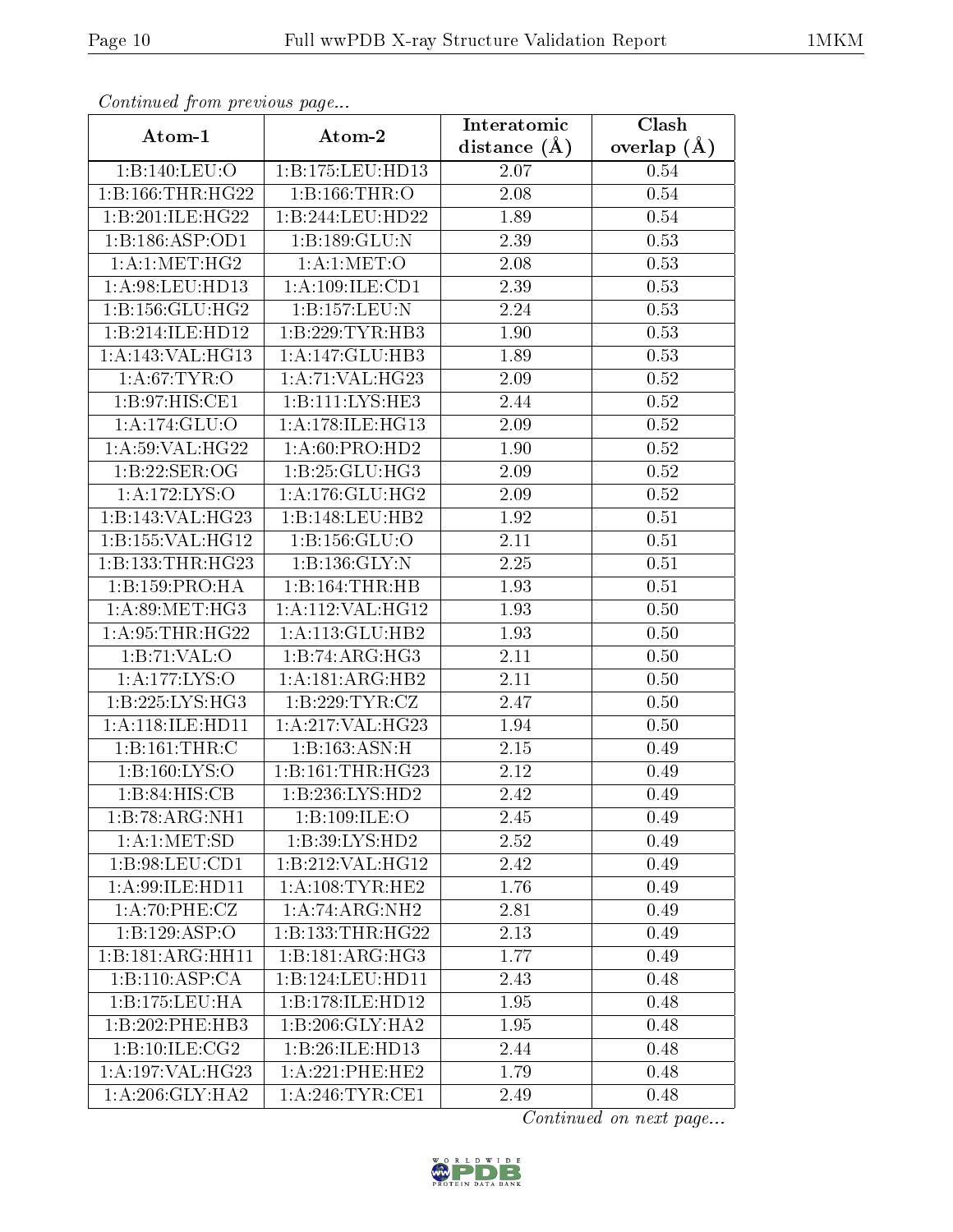| Continuea from previous page<br>Clash<br>Interatomic |                                    |                |                 |  |
|------------------------------------------------------|------------------------------------|----------------|-----------------|--|
| Atom-1                                               | Atom-2                             | distance $(A)$ | overlap $(\AA)$ |  |
| 1: A:170: VAL:HG22                                   | 1: A:173:ARG:HH22                  | 1.79           | 0.48            |  |
| 1:A:245:GLY:HA3                                      | 1:B:62:TYR:CD1                     | 2.49           | 0.48            |  |
| 1: A:23: VAL:HGI1                                    | 1: A:38:TYR:CD1                    | 2.49           | 0.47            |  |
| 1:B:88:ILE:HD11                                      | 1:B:236:LYS:HG3                    | 1.94           | 0.47            |  |
| 1:A:167:ASN:HD22                                     | 1: A: 168: PRO: HD2                | 1.80           | 0.47            |  |
| 1:B:137:LYS:NZ                                       | 1:B:189:GLU:OE2                    | 2.47           | 0.47            |  |
| 1:B:238:GLU:O                                        | 1:B:242:ARG:HG3                    | 2.15           | 0.47            |  |
| 1:B:27:ALA:HB1                                       | 1:B:32:MET:O                       | 2.15           | 0.47            |  |
| 1:B:1:MET:C                                          | 1:B:3:THR:H                        | 2.18           | 0.47            |  |
| 1: A:214: ILE: CG1                                   | 1:A:233:LEU:HD21                   | 2.39           | 0.47            |  |
| 1: A:99: ILE: HD12                                   | 1: A:99: ILE:N                     | 2.30           | 0.47            |  |
| 1:B:145:GLU:O                                        | 1:B:148:LEU:HB3                    | 2.13           | 0.47            |  |
| 1:B:23:VAL:CG2                                       | 1:B:24:SER:N                       | 2.77           | 0.47            |  |
| 1:B:14:ILE:HD11                                      | 1:B:26:ILE:HD11                    | 1.96           | 0.47            |  |
| 1: B: 132: SER: OG                                   | 1:B:160:LYS:HE3                    | $2.15\,$       | 0.47            |  |
| 1:B:77:ILE:HG23                                      | 1:B:78:ARG:N                       | 2.30           | 0.47            |  |
| 1: A: 133: THR: HG23                                 | 1: A: 136: GLY:N                   | 2.30           | 0.46            |  |
| 1: B:89:MET:HG3                                      | 1:B:112:VAL:HG12                   | 1.96           | 0.46            |  |
| 1:B:107:VAL:HG22                                     | 1:B:127:LYS:HD2                    | 1.98           | 0.46            |  |
| 1:B:49:PHE:CD2                                       | 1:B:64:LEU:HD13                    | 2.51           | 0.46            |  |
| 1:B:84:HIS:CD2                                       | 1:B:236:LYS:HD2                    | 2.51           | 0.46            |  |
| 1:A:7:ALA:HB2                                        | 1:B:4:LEU:HD22                     | 1.97           | 0.46            |  |
| 1:B:165:ILE:CD1                                      | 1:B:174:GLU:HG3                    | 2.45           | 0.46            |  |
| 1:B:197:VAL:O                                        | 1:B:233:LEU:HD21                   | 2.15           | 0.46            |  |
| 1: A: 196: CYS: SG                                   | 1: A:215: SER:OG                   | 2.62           | 0.46            |  |
| $1:B:59:V\overline{\mathrm{AL:HG13}}$                | 4:B:404:HOH:O                      | 2.15           | 0.46            |  |
| 1: A:98: LEU: HD13                                   | 1:A:109:ILE:HD11                   | 1.97           | 0.46            |  |
| 1:B:23:VAL:HG22                                      | 4:B:442:HOH:O                      | 2.15           | 0.46            |  |
| 1:A:167:ASN:HB3                                      | 1:A:170:VAL:CG2                    | 2.46           | 0.45            |  |
| 1:A:161:THR:HG21                                     | 1:A:189:GLU:HA                     | 1.98           | 0.45            |  |
| 1:B:175:LEU:O                                        | 1:B:178:ILE:HB                     | 2.16           | 0.45            |  |
| 1: B:6: LYS:O                                        | 1:B:10:ILE:HG13                    | 2.15           | 0.45            |  |
| 1:B:123:ARG:HG2                                      | 1:B:126:MET:HE1                    | 1.98           | 0.45            |  |
| 1:B:175:LEU:O                                        | 1:B:179:ARG:HG3                    | 2.15           | 0.45            |  |
| 1:A:10:ILE:HG23                                      | 1: A:26: ILE:HD12                  | 1.98           | 0.45            |  |
| 1: A:151:TYR:CE2                                     | 1:A:155:VAL:HG11                   | 2.52           | 0.45            |  |
| 1: B:88: ILE: CG1                                    | 1: B: 236: LYS: HG3                | 2.46           | 0.45            |  |
| 1: B:69: SER:O                                       | 1:B:73:ARG:HB2                     | 2.16           | 0.45            |  |
| 1: A:98: LEU: HD22                                   | 1: A: 109: ILE: HD11               | 1.99           | 0.45            |  |
| 1: A:95:THR:HG22                                     | 1:A:117:SER:OG                     | 2.17           | 0.45            |  |
| 1:A:146:LYS:O                                        | $1:A:149:\overline{\text{LYS:CG}}$ | 2.65           | 0.45            |  |

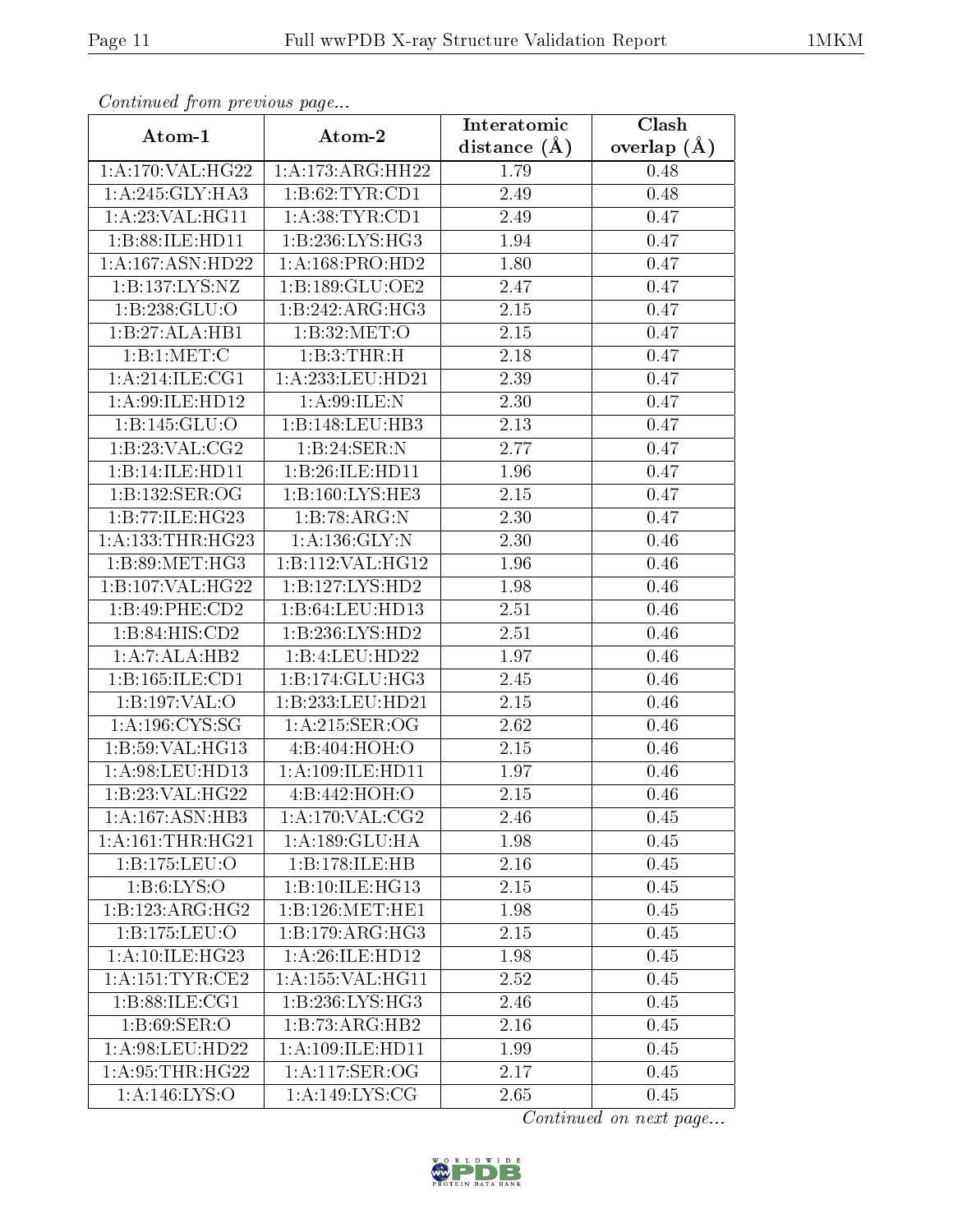|                                    | Commuca from previous page        |                                 | Clash         |
|------------------------------------|-----------------------------------|---------------------------------|---------------|
| Atom-1                             | Atom-2                            | Interatomic<br>distance $(\AA)$ | overlap $(A)$ |
| 1: A:161:THR:HG21                  | 1: A: 188: GLU:O                  | 2.17                            | 0.45          |
| $1:A:\overline{167:ASN:C}$         | 1:A:167:ASN:HD22                  | 2.19                            | 0.45          |
| 1: A: 187: ASN: N                  | 1: A: 189: GLU: HG3               | 2.32                            | 0.45          |
| 1:A:94:GLU:HB2                     | 1:A:214:ILE:HG23                  | 1.99                            | 0.44          |
| 1:B:101:LYS:HD3                    | 1:B:139:ILE:HG21                  | 1.99                            | 0.44          |
| 1: B: 150: GLU: O                  | 1:B:153:LYS:HB2                   | 2.18                            | 0.44          |
| 1:B:2:ASN:ND2                      | 1:B:5:LYS:HZ3                     | 2.09                            | 0.44          |
| 1:B:171:LEU:O                      | 1:B:171:LEU:HD23                  | 2.16                            | 0.44          |
| 1: A: 133: THR: HG23               | 1: A: 136: GLY: HA3               | 1.99                            | 0.44          |
| 1:A:167:ASN:HD22                   | 1: A: 168: PRO:CD                 | 2.31                            | 0.44          |
| 1:B:156:GLU:HG2                    | 1:B:158:LYS:H                     | 1.82                            | 0.44          |
| 1: A:196: CYS:HA                   | 1:A:214:ILE:O                     | 2.18                            | 0.44          |
| 1:A:204:HIS:HE1                    | 4:B:418:HOH:O                     | 2.01                            | 0.44          |
| 1: A:99: ILE: O                    | 1:A:210:ALA:HB1                   | 2.18                            | 0.44          |
| 1:B:143:VAL:O                      | 1:B:144:PRO:C                     | 2.56                            | 0.44          |
| 1:B:108:TYR:CZ                     | 1:B:128:VAL:HG11                  | 2.53                            | 0.43          |
| 1:B:124:LEU:CD2                    | $4:B:417:\overline{HOH:O}$        | 2.66                            | 0.43          |
| 1: A:223: GLU:HG3                  | 1:A:224:GLU:N                     | 2.33                            | 0.43          |
| 1:B:161:THR:C                      | 1:B:163:ASN:N                     | 2.72                            | 0.43          |
| 1:B:39:LYS:HB2                     | 1:B:39:LYS:HE3                    | 1.87                            | 0.43          |
| 1: B:53: LYS: HD2                  | 1:B:57:ARG:HB2                    | 2.00                            | 0.43          |
| 1:B:123:ARG:HG2                    | 1:B:126:MET:CE                    | 2.49                            | 0.43          |
| 1:B:124:LEU:HD23                   | 4:B:417:HOH:O                     | 2.18                            | 0.43          |
| 1: A:219:ARG:CG                    | 1:A:220:LYS:N                     | 2.81                            | 0.43          |
| 1:B:81:ALA:O                       | 1:B:82:HIS:C                      | 2.58                            | 0.43          |
| 1:A:7:ALA:HB2                      | 1:B:4:LEU:CD2                     | 2.49                            | 0.43          |
| 1: A:81: ALA:CB                    | 1:A:240:ILE:HD13                  | 2.49                            | 0.43          |
| 1: A:59: VAL: CG2                  | 1:B:74:ARG:HH12                   | 2.32                            | 0.42          |
| 1:B:243:LYS:C                      | 1:B:245:GLY:H                     | 2.22                            | 0.42          |
| $1:$ A:175:LEU:O                   | 1:A:179:ARG:HB2                   | 2.19                            | 0.42          |
| 1:A:149:LYS:HG3                    | $1:A:150:\overline{\text{GLU:H}}$ | 1.82                            | 0.42          |
| 1:B:140:LEU:HD11                   | 1:B:151:TYR:CE2                   | 2.54                            | 0.42          |
| 1: A:161:THR:HG22                  | 1: A:164:THR:HGI                  | 1.82                            | 0.42          |
| 1:B:30:PHE:O                       | 1: B:31: ASN: C                   | 2.57                            | 0.42          |
| 1: A:170: VAL:HG22                 | 1:A:173:ARG:HH12                  | 1.85                            | 0.42          |
| 1: A:89:MET:HE3                    | 1:A:114:GLY:H                     | 1.83                            | 0.42          |
| 1:A:133:THR:O                      | 1:A:137:LYS:HB2                   | 2.20                            | 0.42          |
| 1:B:116:GLN:NE2                    | 1: B: 116: GLN:H                  | 2.17                            | 0.42          |
| 1:B:91:ARG:NH2                     | 1:B:236:LYS:HE2                   | 2.34                            | 0.42          |
| $1:A:47:\overline{\text{LYS:HB3}}$ | 1:A:49:PHE:HE1                    | 1.84                            | 0.41          |
| 1:A:124:LEU:C                      | 1:A:124:LEU:HD23                  | 2.41                            | 0.41          |

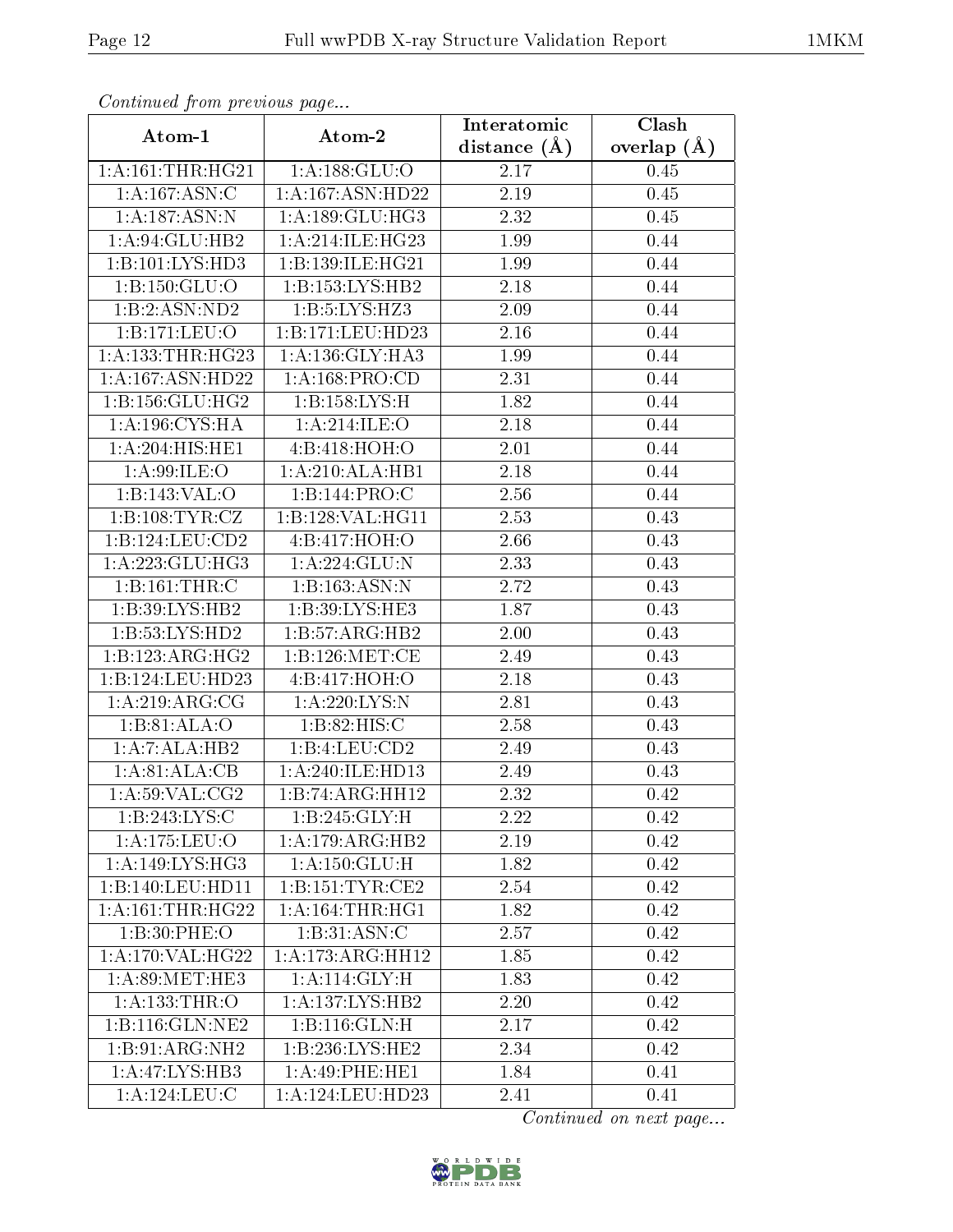| . <i>. .</i>                | $\cdots$ $\cdots$ $\cdots$ $\cdots$ | Interatomic    | Clash         |
|-----------------------------|-------------------------------------|----------------|---------------|
| Atom-1                      | Atom-2                              | distance $(A)$ | overlap $(A)$ |
| 1:B:203:ASP:O               | 1:B:246:TYR:HB2                     | 2.21           | 0.41          |
| 1: A:151:TYR:CZ             | 1:A:155:VAL:HG11                    | 2.55           | 0.41          |
| 1: A:99: ILE: HD11          | 1:A:108:TYR:CE2                     | 2.56           | 0.41          |
| 1:B:156:GLU:CG              | 1:B:157:LEU:N                       | 2.83           | 0.41          |
| 1:B:224:GLU:H               | 1:B:224:GLU:CD                      | 2.24           | 0.41          |
| 1:A:23:VAL:HG21             | 1: A:38:TYR:CE2                     | 2.56           | 0.41          |
| 1:B:2:ASN:C                 | 1:B:4:LEU:N                         | 2.69           | 0.41          |
| 1: A:39: LYS: HA            | $1:$ A:42:VAL:HG12                  | 2.01           | 0.41          |
| 1:A:161:THR:CG2             | 1:A:164:THR:H                       | 2.34           | 0.41          |
| 1:B:72:LEU:HD22             | 1:B:78:ARG:HD2                      | 2.03           | 0.41          |
| 1:B:31:ASN:HA               | 1:B:31:ASN:HD22                     | 1.63           | 0.41          |
| 1:A:118:ILE:CD1             | 1:A:118:ILE:N                       | 2.82           | 0.41          |
| 1: A: 152: LEU: HB2         | 1: A: 153: LYS: HE2                 | 2.02           | 0.41          |
| 1: A:82: HIS:O              | 1: A:85:LEU:HB2                     | 2.21           | 0.41          |
| 1:B:148:LEU:O               | 1:B:151:TYR:N                       | 2.54           | 0.41          |
| 1: A:118: ILE: HD11         | 1:A:220:LYS:HZ2                     | 1.86           | 0.41          |
| 1:A:185:VAL:HA              | 1: A: 196: CYS:O                    | 2.22           | 0.40          |
| 1: A: 186: ASP: HB3         | 1: A: 196: CYS: HB2                 | 2.04           | 0.40          |
| 1: A:59: VAL:HG22           | 1:B:74:ARG:HH12                     | 1.86           | 0.40          |
| 1:B:23:VAL:CG1              | 1:B:58:TYR:HE1                      | 2.32           | 0.40          |
| 1:A:167:ASN:HB3             | 1:A:170:VAL:HB                      | 2.02           | 0.40          |
| 1: A:5: LYS: HB3            | 1: A: 5: LYS: HZ3                   | 1.85           | 0.40          |
| 1:B:188:GLU:CG              | 1:B:193:GLY:H                       | 2.34           | 0.40          |
| 1:B:233:LEU:HA              | 1:B:233:LEU:HD12                    | 1.93           | 0.40          |
| 1:A:225:LYS:HA              | 1:A:225:LYS:HD2                     | 1.63           | 0.40          |
| 1: A: 133: THR: HG23        | 1: A: 136: GLY: CA                  | 2.51           | 0.40          |
| $1: A:34:VAL:$ <sup>O</sup> | 1: A:38: TYR: HD1                   | 2.05           | 0.40          |
| 1:A:81:ALA:HB1              | 1:A:240:ILE:HD13                    | 2.04           | 0.40          |

There are no symmetry-related clashes.

#### 5.3 Torsion angles  $(i)$

#### 5.3.1 Protein backbone (i)

In the following table, the Percentiles column shows the percent Ramachandran outliers of the chain as a percentile score with respect to all X-ray entries followed by that with respect to entries of similar resolution.

The Analysed column shows the number of residues for which the backbone conformation was analysed, and the total number of residues.

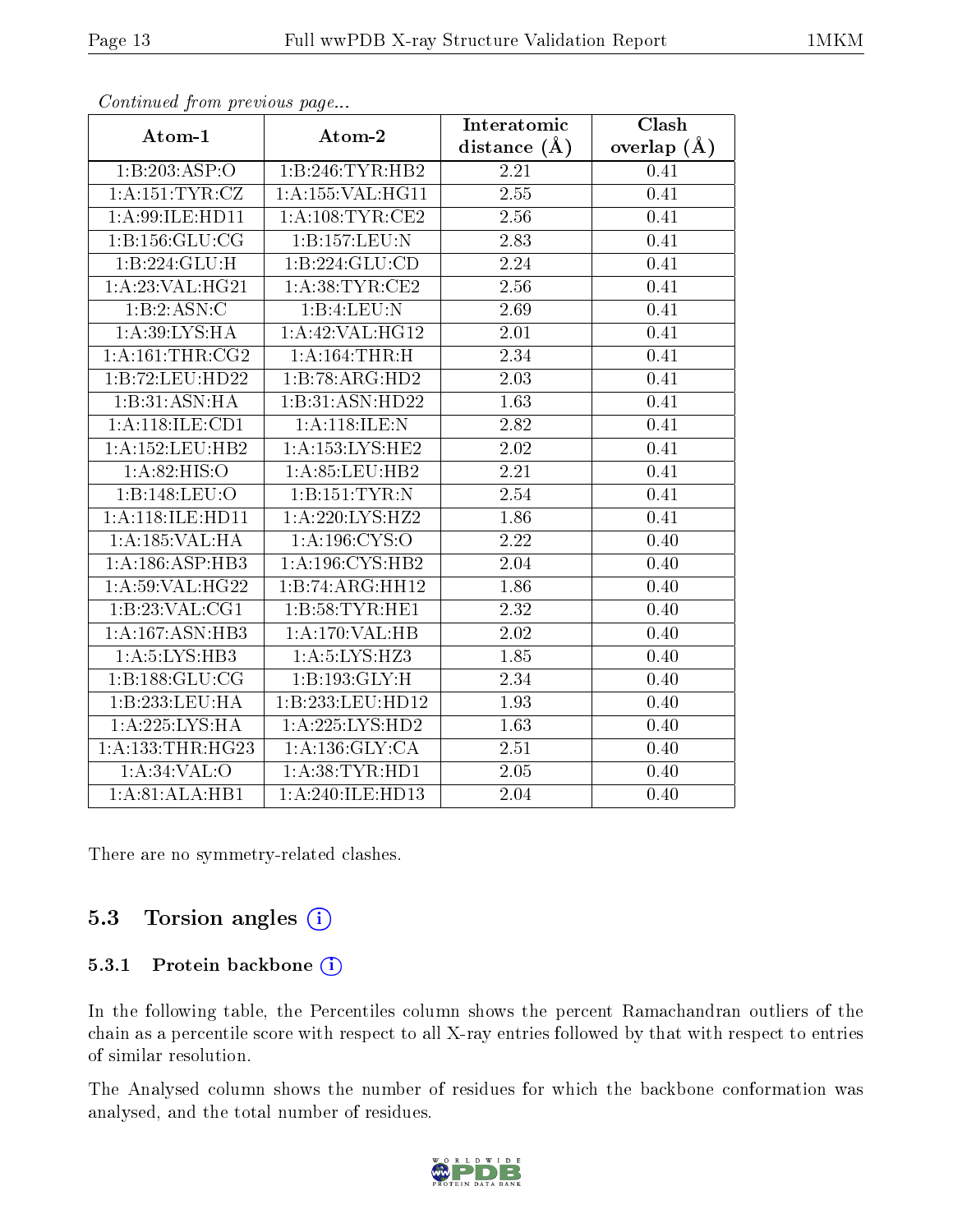| Mol | Chain | Analysed                      |              |           |          | Favoured   Allowed   Outliers   Percentiles |
|-----|-------|-------------------------------|--------------|-----------|----------|---------------------------------------------|
|     |       | $244/249$ (98\%)   229 (94\%) |              | $15(6\%)$ |          | 100 100                                     |
|     |       | $245/249$ (98\%)              | $-220(90\%)$ | $20(8\%)$ | $5(2\%)$ | $\boxed{4}$<br> 7                           |
| All | All   | $489/498$ (98\%)   449 (92\%) |              | $-35(7%)$ | $5(1\%)$ | 15                                          |

All (5) Ramachandran outliers are listed below:

| Mol | Chain | Res | <b>Type</b> |
|-----|-------|-----|-------------|
|     |       | 31  | <b>ASN</b>  |
|     |       | 162 | <b>PRO</b>  |
|     |       |     | MET         |
|     |       | 82  | <b>HIS</b>  |
|     |       | 204 | <b>HIS</b>  |

#### 5.3.2 Protein sidechains  $(i)$

In the following table, the Percentiles column shows the percent sidechain outliers of the chain as a percentile score with respect to all X-ray entries followed by that with respect to entries of similar resolution.

The Analysed column shows the number of residues for which the sidechain conformation was analysed, and the total number of residues.

| Mol | Chain | Analysed         | Rotameric   | <b>Outliers</b> | Percentiles |    |
|-----|-------|------------------|-------------|-----------------|-------------|----|
|     |       | $219/221(99\%)$  | 201(92%)    | $18(8\%)$       | 11          | 11 |
|     |       | $220/221(100\%)$ | $206(94\%)$ | 14 (6%)         |             | 20 |
| All | All   | $439/442(99\%)$  | 407 $(93%)$ | 32(7%)          |             | 15 |

All (32) residues with a non-rotameric sidechain are listed below:

| Mol | Chain | Res | $_{\rm Type}$ |
|-----|-------|-----|---------------|
| 1   | А     | 5   | LYS           |
| 1   | А     | 11  | LEU           |
| 1   | A     | 31  | <b>ASN</b>    |
| 1   | А     | 59  | <b>VAL</b>    |
| 1   | А     | 72  | LEU           |
| 1   | A     | 83  | ASP           |
| 1   | А     | 89  | MET           |
| 1   | A     | 98  | LEU           |
| 1   | A     | 127 | <b>LYS</b>    |
| 1   | А     | 130 | LEU           |
|     |       | 149 | LYS           |

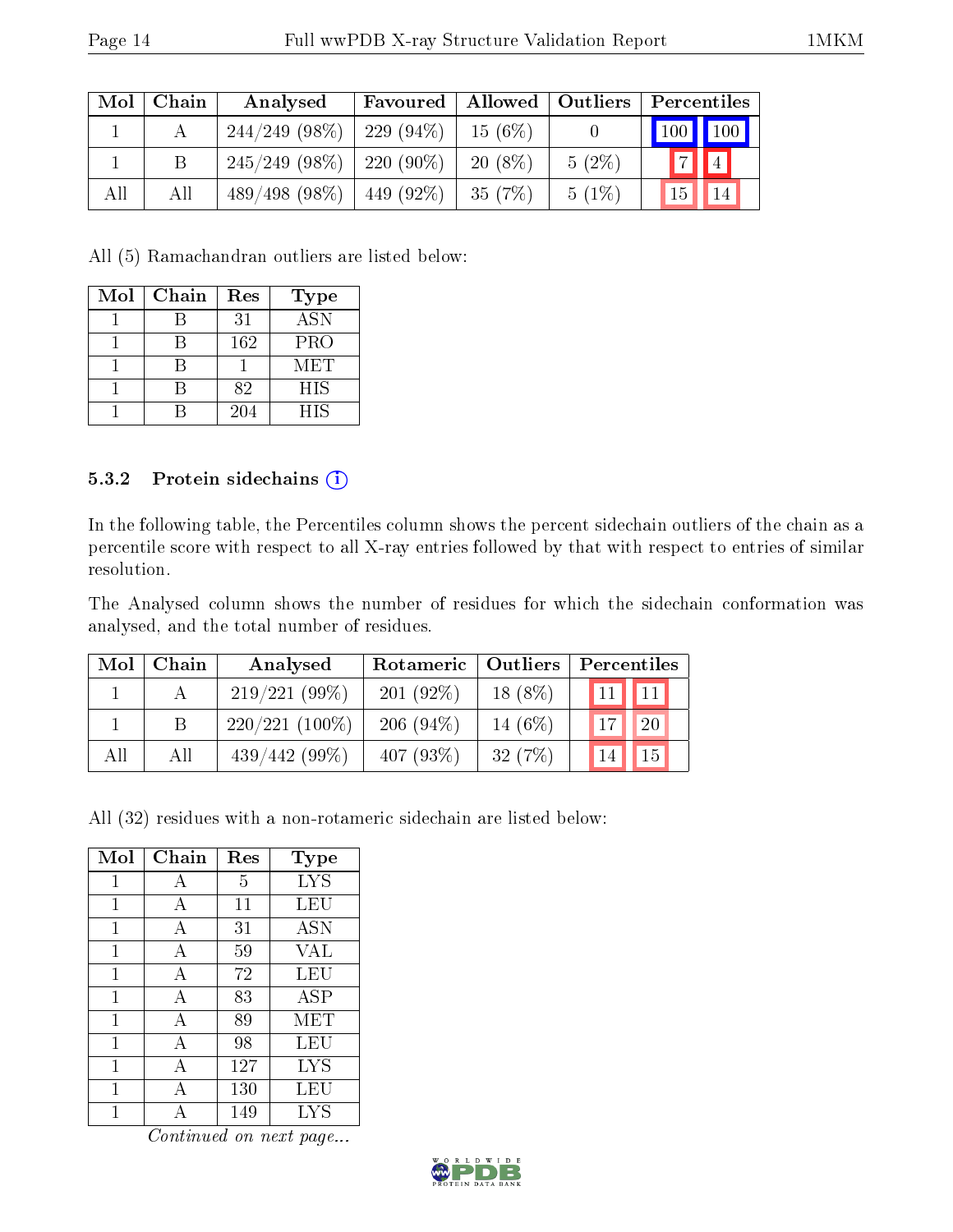| Mol            | Chain                   | Res | Type                      |
|----------------|-------------------------|-----|---------------------------|
| $\mathbf 1$    | $\rm A$                 | 160 | <b>LYS</b>                |
| $\mathbf{1}$   | $\overline{\rm A}$      | 167 | <b>ASN</b>                |
| $\mathbf{1}$   | $\overline{A}$          | 169 | $\rm{ARG}$                |
| $\mathbf{1}$   | $\overline{A}$          | 212 | <b>VAL</b>                |
| $\overline{1}$ | $\overline{A}$          | 225 | $\overline{\text{LYS}}$   |
| $\mathbf{1}$   | $\overline{A}$          | 231 | ASP                       |
| $\mathbf{1}$   | $\overline{A}$          | 232 | <b>VAL</b>                |
| $\mathbf{1}$   | $\overline{\mathrm{B}}$ | 31  | <b>ASN</b>                |
| $\mathbf{1}$   | $\mathbf B$             | 46  | GLU                       |
| $\overline{1}$ | $\overline{\mathrm{B}}$ | 55  | $\overline{\rm ASP}$      |
| $\mathbf{1}$   | $\overline{\mathrm{B}}$ | 59  | VAL                       |
| $\overline{1}$ | $\overline{\mathrm{B}}$ | 64  | LEU                       |
| $\overline{1}$ | $\overline{\mathrm{B}}$ | 116 | GLN                       |
| $\mathbf{1}$   | $\overline{\mathrm{B}}$ | 145 | $\overline{{\rm GLU}}$    |
| $\mathbf{1}$   | B                       | 163 | <b>ASN</b>                |
| $\mathbf{1}$   | $\overline{\mathrm{B}}$ | 172 | <b>LYS</b>                |
| $\mathbf{1}$   | $\overline{\mathrm{B}}$ | 174 | $\overline{\mathrm{GLU}}$ |
| $\mathbf{1}$   | $\boldsymbol{B}$        | 188 | GLU                       |
| $\mathbf{1}$   | Β                       | 204 | HIS                       |
| $\mathbf{1}$   | $\overline{\mathrm{B}}$ | 231 | ASP                       |
| $\overline{1}$ | $\overline{\mathrm{B}}$ | 243 | <b>LYS</b>                |

Some sidechains can be flipped to improve hydrogen bonding and reduce clashes. All (13) such sidechains are listed below:

| Mol          | Chain | $\operatorname{Res}% \left( \mathcal{N}\right) \equiv\operatorname{Res}(\mathcal{N}_{0})\cap\mathcal{N}_{1}$ | Type       |
|--------------|-------|--------------------------------------------------------------------------------------------------------------|------------|
| $\mathbf{1}$ | А     | $\overline{2}$                                                                                               | <b>ASN</b> |
| 1            | А     | 31                                                                                                           | <b>ASN</b> |
| 1            | А     | 36                                                                                                           | <b>ASN</b> |
| 1            | А     | 82                                                                                                           | HIS        |
| 1            | А     | 163                                                                                                          | <b>ASN</b> |
| 1            | А     | 167                                                                                                          | <b>ASN</b> |
| 1            | А     | 187                                                                                                          | <b>ASN</b> |
| 1            | А     | 190                                                                                                          | <b>ASN</b> |
| $\mathbf{1}$ | B     | $\overline{2}$                                                                                               | <b>ASN</b> |
| 1            | В     | 31                                                                                                           | <b>ASN</b> |
| 1            | В     | 36                                                                                                           | <b>ASN</b> |
| 1            | В     | 97                                                                                                           | HIS        |
|              |       | 163                                                                                                          | ASN        |

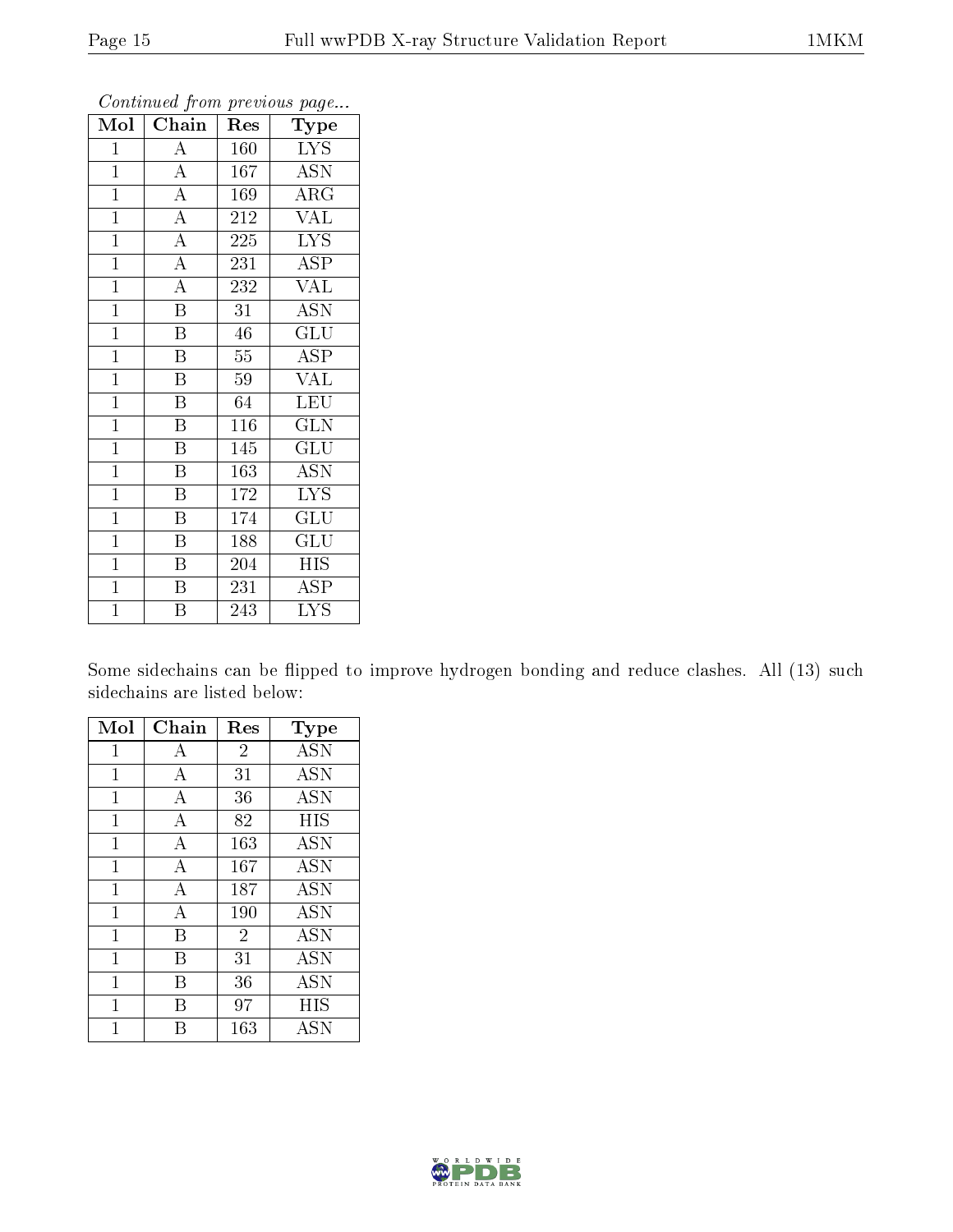#### 5.3.3 RNA  $(i)$

There are no RNA molecules in this entry.

#### 5.4 Non-standard residues in protein, DNA, RNA chains (i)

There are no non-standard protein/DNA/RNA residues in this entry.

#### 5.5 Carbohydrates (i)

There are no carbohydrates in this entry.

#### 5.6 Ligand geometry  $(i)$

Of 3 ligands modelled in this entry, 2 are monoatomic - leaving 1 for Mogul analysis.

In the following table, the Counts columns list the number of bonds (or angles) for which Mogul statistics could be retrieved, the number of bonds (or angles) that are observed in the model and the number of bonds (or angles) that are defined in the Chemical Component Dictionary. The Link column lists molecule types, if any, to which the group is linked. The Z score for a bond length (or angle) is the number of standard deviations the observed value is removed from the expected value. A bond length (or angle) with  $|Z| > 2$  is considered an outlier worth inspection. RMSZ is the root-mean-square of all Z scores of the bond lengths (or angles).

| Mol |            | $\vert$ Type $\vert$ Chain $\vert$ Res $\vert$ Link $\vert$ |     |        | Bond lengths |      |                                                                     | Bond angles |          |        |
|-----|------------|-------------------------------------------------------------|-----|--------|--------------|------|---------------------------------------------------------------------|-------------|----------|--------|
|     |            |                                                             |     |        |              |      | Counts   RMSZ $\mid \#  Z  > 2$   Counts   RMSZ $\mid \#  Z  > 2$ ' |             |          |        |
|     | <b>FMT</b> |                                                             | 301 | $\sim$ | 0.2.2        | 0.00 |                                                                     | 0.1.1       | $0.00\,$ | $\sim$ |

There are no bond length outliers.

There are no bond angle outliers.

There are no chirality outliers.

There are no torsion outliers.

There are no ring outliers.

No monomer is involved in short contacts.

#### 5.7 [O](https://www.wwpdb.org/validation/2017/XrayValidationReportHelp#nonstandard_residues_and_ligands)ther polymers  $(i)$

There are no such residues in this entry.

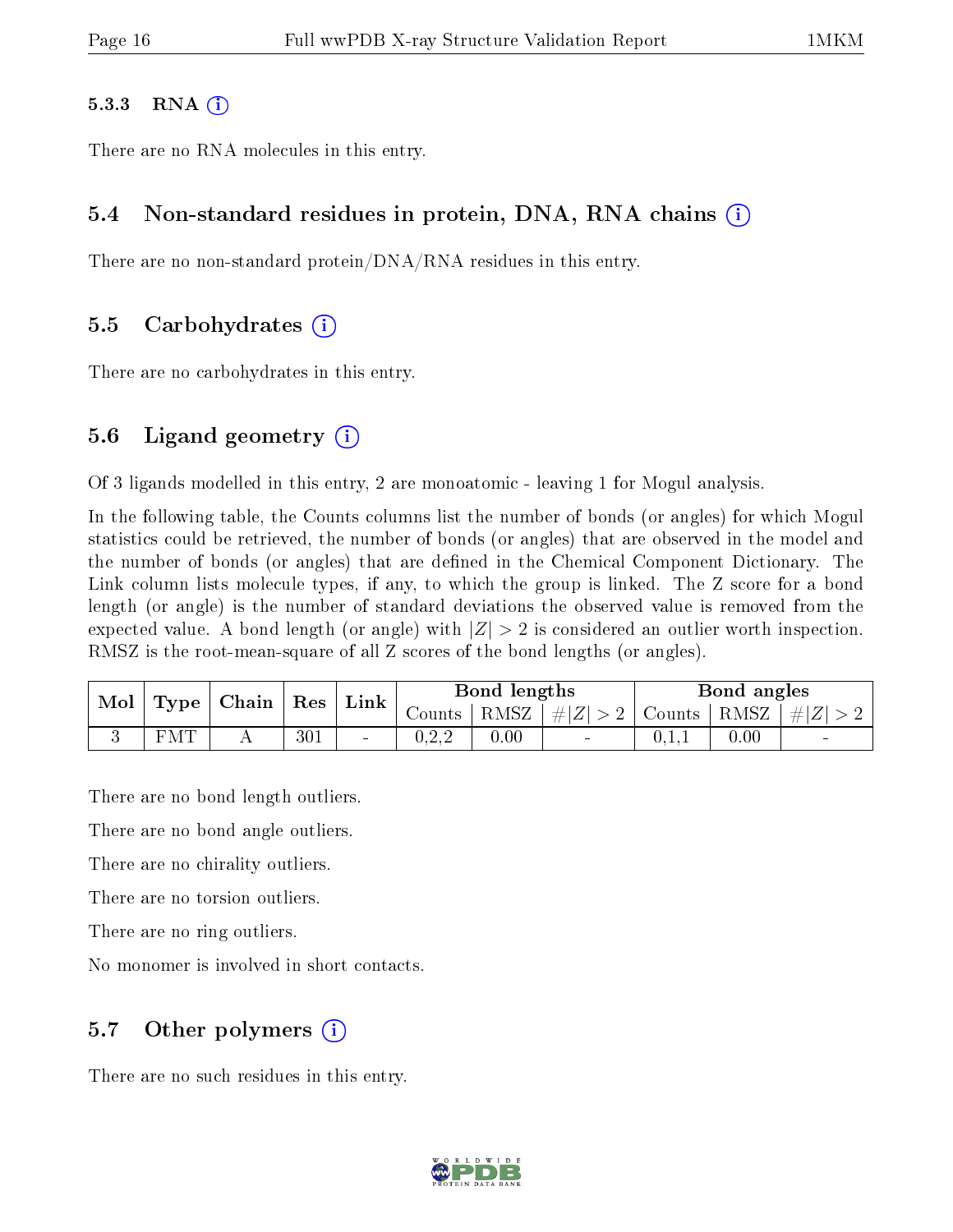### 5.8 Polymer linkage issues (i)

There are no chain breaks in this entry.

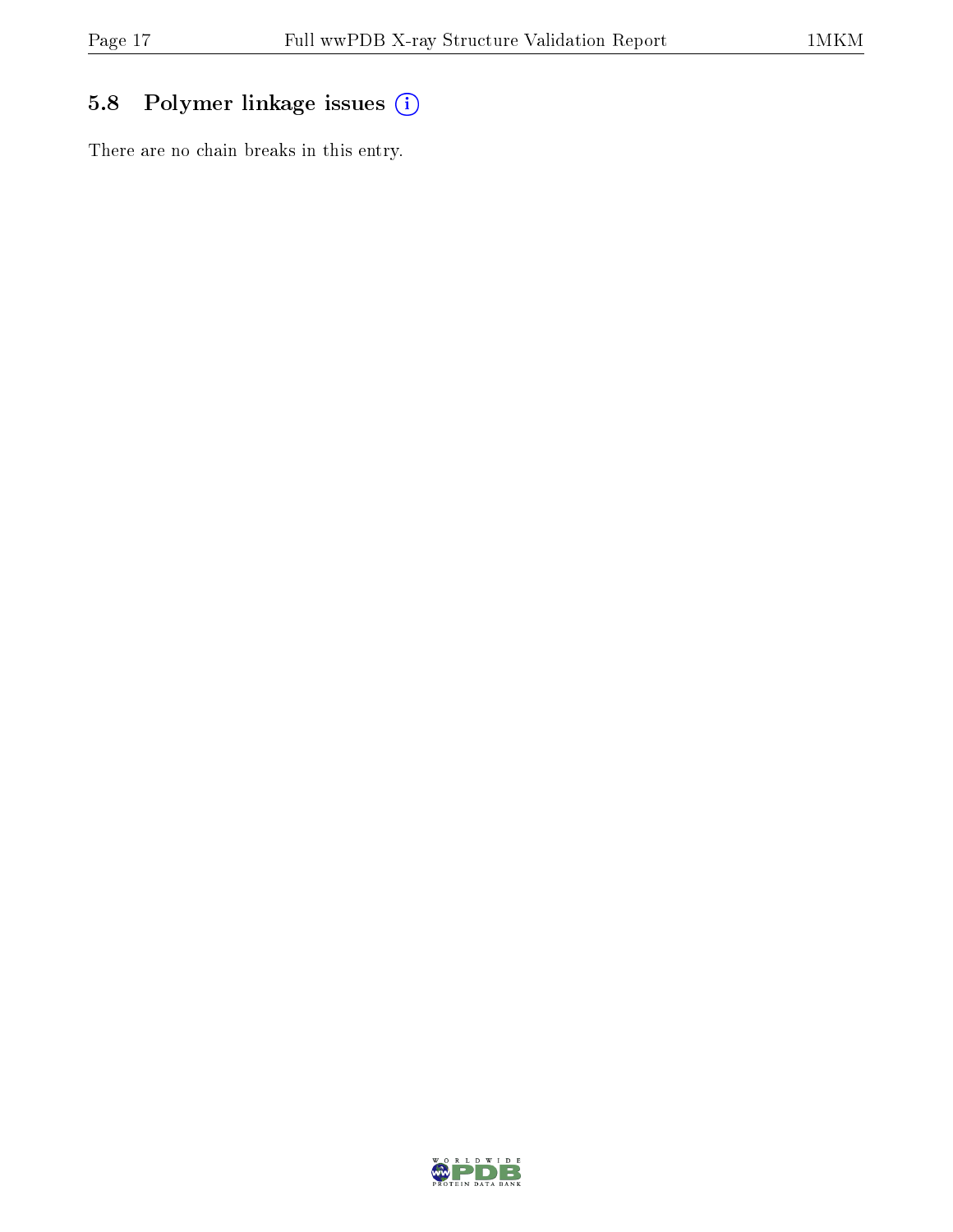### 6 Fit of model and data  $(i)$

### 6.1 Protein, DNA and RNA chains  $(i)$

In the following table, the column labelled  $#RSRZ> 2'$  contains the number (and percentage) of RSRZ outliers, followed by percent RSRZ outliers for the chain as percentile scores relative to all X-ray entries and entries of similar resolution. The OWAB column contains the minimum, median,  $95<sup>th</sup>$  percentile and maximum values of the occupancy-weighted average B-factor per residue. The column labelled ' $Q< 0.9$ ' lists the number of (and percentage) of residues with an average occupancy less than 0.9.

| Mol | Chain | Analysed         | ${ <\hspace{-1.5pt}{\mathrm{RSRZ}} \hspace{-1.5pt}>}$ | $\#\text{RSRZ}{>}2$ |          | $OWAB(A^2)$     | $\rm Q\textcolor{black}{<}0.9$ |
|-----|-------|------------------|-------------------------------------------------------|---------------------|----------|-----------------|--------------------------------|
|     |       | $246/249(98\%)$  | 0.10                                                  | $4(1\%)$ 72         | 70       | 38, 59, 86, 99  |                                |
|     |       | $247/249(99\%)$  | 0.26                                                  | $11(4\%)$ 33        | 32       | 33, 66, 97, 110 |                                |
| All | All   | $493/498$ (98\%) | 0.18                                                  | $15(3\%)$           | 50<br>48 | 33, 63, 94, 110 |                                |

All (15) RSRZ outliers are listed below:

| Mol            | ${\bf Chain}$  | Res | Type       | <b>RSRZ</b> |
|----------------|----------------|-----|------------|-------------|
| 1              | В              | 154 | <b>ILE</b> | 4.4         |
| $\mathbf{1}$   | В              | 148 | LEU        | 3.3         |
| $\mathbf{1}$   | Β              | 146 | <b>LYS</b> | 2.9         |
| $\mathbf{1}$   | В              | 34  | <b>VAL</b> | 2.7         |
| $\mathbf{1}$   | В              | 158 | <b>LYS</b> | 2.6         |
| $\mathbf 1$    | А              | 153 | <b>LYS</b> | 2.6         |
| $\overline{1}$ | В              | 165 | ILE        | 2.6         |
| $\overline{1}$ | Β              | 3   | $\rm THR$  | 2.2         |
| $\mathbf 1$    | А              | 124 | LEU        | 2.2         |
| $\overline{1}$ | A              | 159 | PRO        | 2.2         |
| $\mathbf{1}$   | Β              | 149 | <b>LYS</b> | 2.2         |
| $\mathbf 1$    | $\overline{A}$ | 219 | $\rm{ARG}$ | 2.1         |
| $\mathbf{1}$   | В              | 246 | TYR        | 2.1         |
| $\mathbf 1$    | В              | 169 | $\rm{ARG}$ | 2.1         |
| 1              | В              | 172 | <b>LYS</b> | 2.1         |

### 6.2 Non-standard residues in protein, DNA, RNA chains (i)

There are no non-standard protein/DNA/RNA residues in this entry.

#### 6.3 Carbohydrates  $(i)$

There are no carbohydrates in this entry.